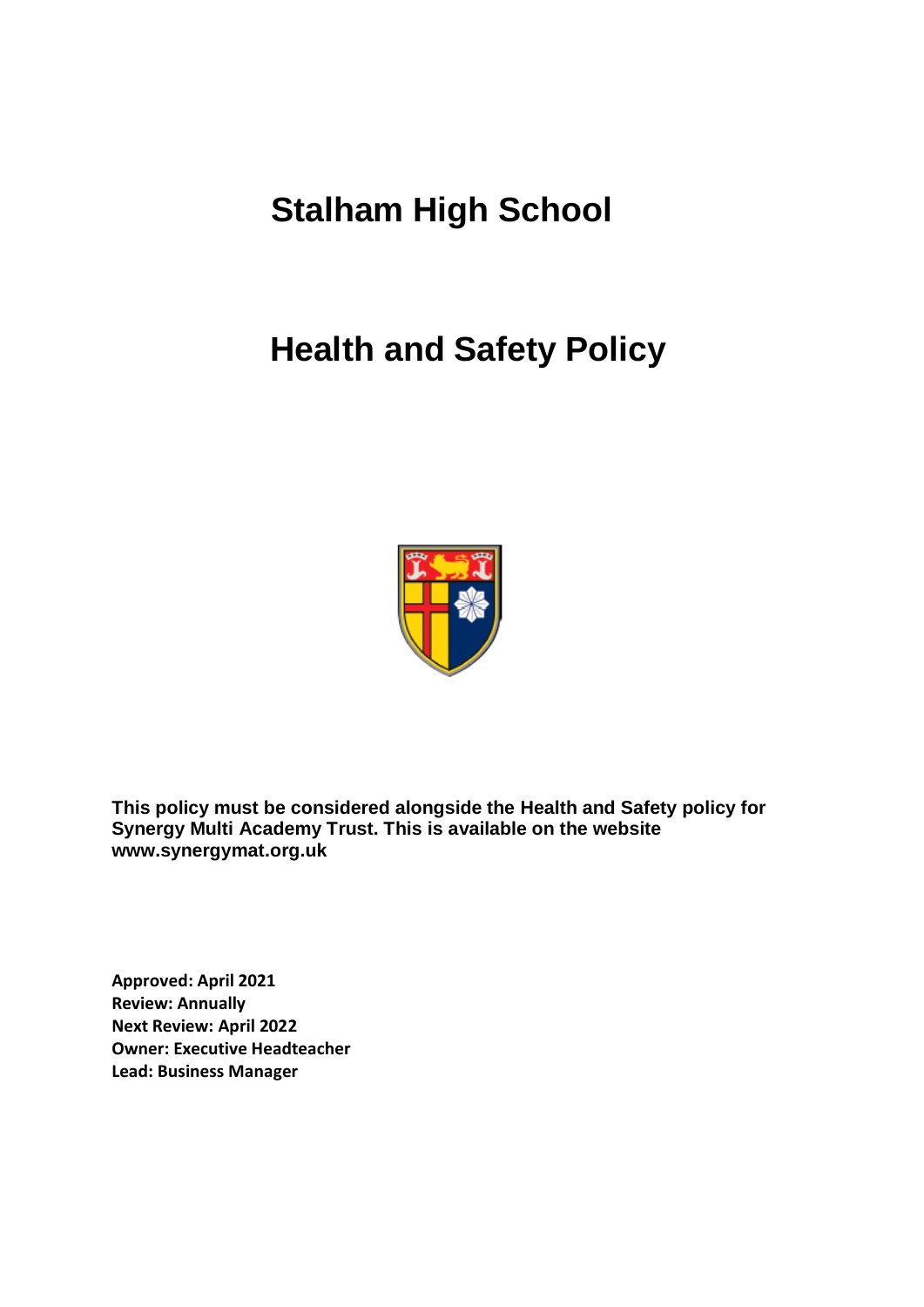## **Part 1: Introduction and Statement of Intent**

The Leadership Team at Stalham High school believes that effective Health and Safety management supports our delivery of education and services to students.

We consider the Health and Safety of students, employees and visitors to the school to be an integral part of what we do and will pursue continual improvement in performance through the setting of objectives and targets.

We are committed to:

- Developing and maintaining a positive Health and Safety culture with an emphasis on continuous improvement, through communication and consultation with employees and their trade union representatives;
- Providing a safe and healthy working environment;
- Ensuring safe working methods and providing safe equipment;
- Assessing and controlling the risks that arise from our work;
- Complying with and where possible exceeding statutory requirements;
- Preventing accidents and work related ill health;
- Providing effective information, instruction and training;
- Monitoring and reviewing systems and preventative measures to make sure they are effective;
- Ensuring adequate resources are made available to fulfil our Health and Safety responsibilities.

For these commitments to be effective, employees throughout the school must play their part in the creation of a safe and healthy working environment for all.

J Wollocombe, Chair of Governors A Richardson, Executive Headteacher

Date: **Date:** Date: **Date: Date: Date: Date: Date: Date: Date: Date: Date: Date: Date: Date: Date: Date: Date: Date: Date: Date: Date: Date: Date: Date: Date: Date: Date: D** 

**Part 2: Organisational Structure and Responsibilities for Health and Safety**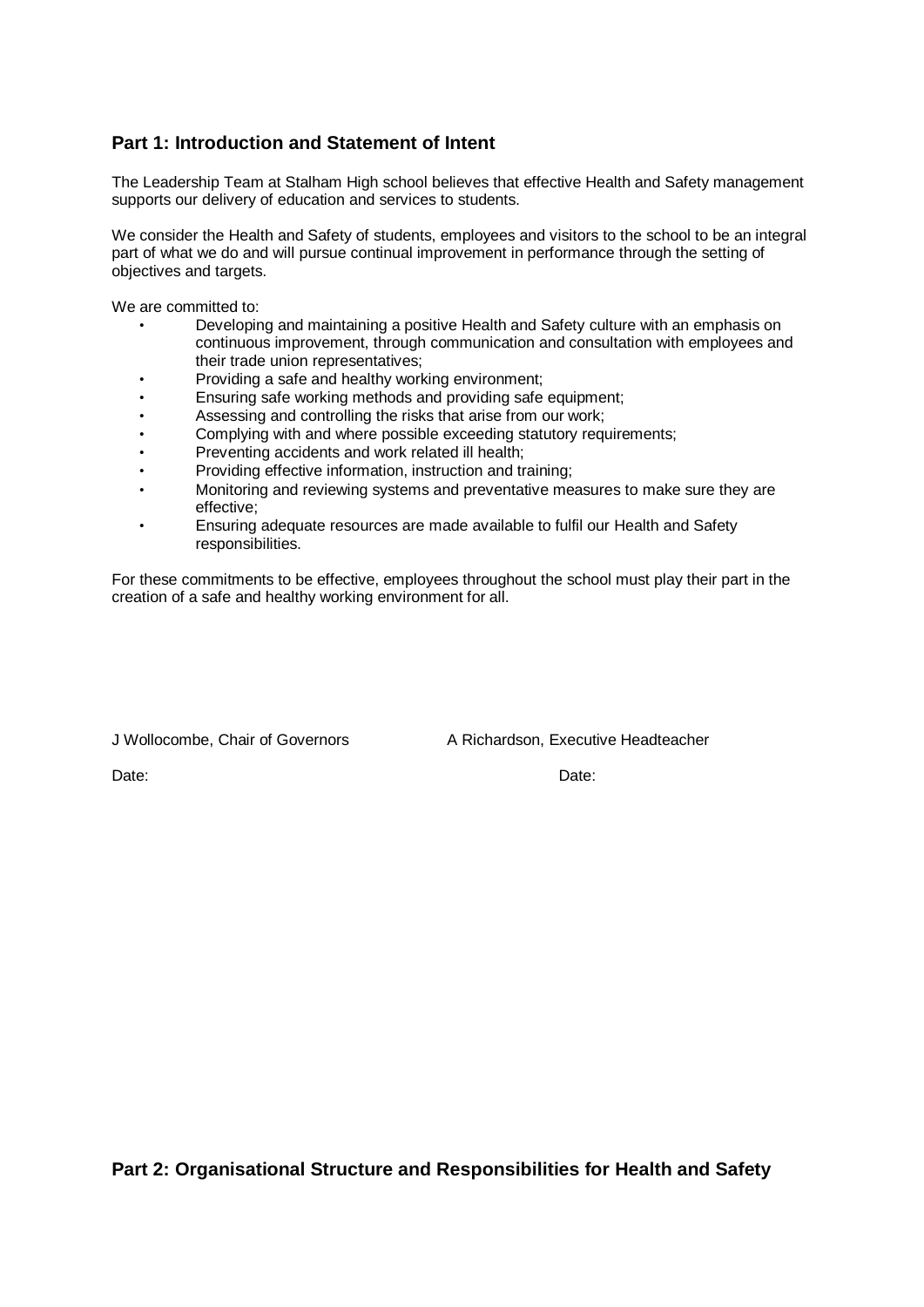To comply with the Governing Body's Statement of Intent the following responsibilities have been assigned:

**Board of Trustees** are responsible for ensuring that:

- a) A clear written policy statement is created which promotes suitable attitudes towards Health and Safety in staff and students.
- b) Responsibilities for health, safety and welfare are allocated to specific people and those people are informed of these responsibilities.
- c) A lead governor for Health and Safety is nominated.
- d) People have sufficient experience, knowledge and training to perform the tasks required of them.
- e) Clear procedures are created which assess the risk from hazards and produce safe systems of work.
- f) Sufficient funds are set aside with which to operate safe systems of work.
- g) Health and Safety performance is measured.
- h) The school's Health and Safety policy and performance is reviewed annually.

Appendix 1 gives details of job titles and names applicable to the various duties and responsibilities outlined below.

#### **The Lead Governor for Health and Safety**

The Lead Governor for Health and Safety has the following responsibilities:

- a) To be fully and visibly committed to the Governing Body's Statement of Intent for Health and Safety.
- b) To scrutinise and review Health and Safety performance.
- c) To provide support and challenge to the Executive Headteacher and the Health and Safety Coordinator in fulfilling their Health and Safety responsibilities.
- d) To ensure in particular that risk assessments of the premises and working practices are carried out and documented.

#### **Executive Headteacher**

The Executive Headteacher has the following responsibilities:

- a) To be fully and visibly committed to the Statement of Intent for Health and Safety.
- b) To retain overall responsibility for Health and Safety within the School whilst assigning the responsibilities detailed below to the appropriate individual and monitoring Health and Safety performance for the same.
- c) To undertake the risk assessments specifically for Stress, New & Expectant Mothers and Young Persons,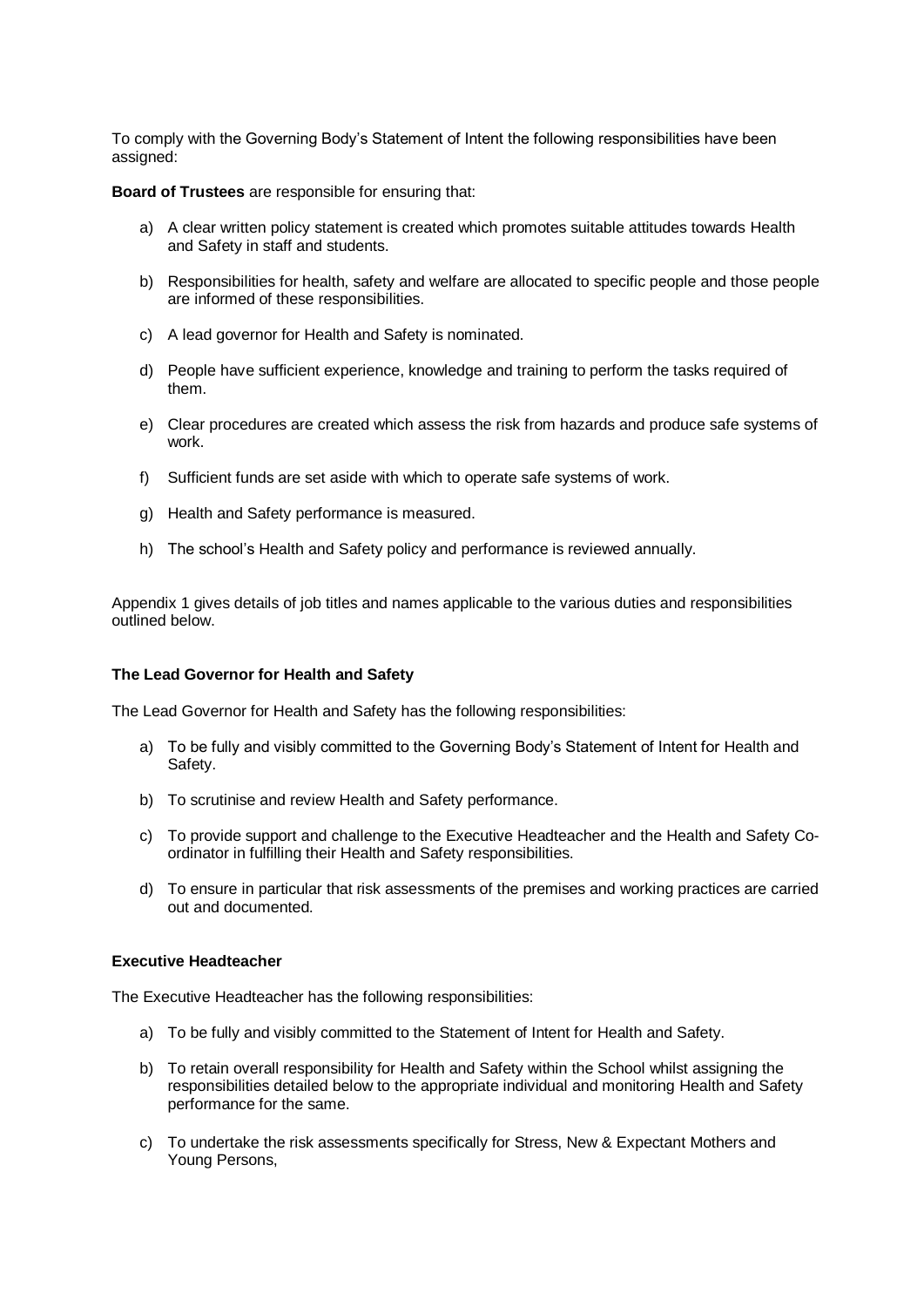d) To ensure that a Business Manager has been assigned to the School by the Trust.

#### **School Health and Safety Co-ordinator**

At Stalham High School the School Health and Safety Co-ordinator is Paul Norris and has the following responsibilities:

- a) To be fully and visibly committed to Statement of Intent for Health and Safety.
- b) Ensure that a clear written local Health and Safety policy is created.
- c) Ensure that the policy is communicated to all relevant people.
- d) Ensure appropriate information on significant risk activities is provided to visitors and contractors.
- e) Ensure appropriate consultation arrangements are in place for staff and their Trades Union representatives.
- f) Ensure that all staff are provided with adequate information, instruction and training on Health and Safety issues.
- g) Arrange for curriculum risk assessments to be undertaken.
- h) To ensure that appropriate General Risk assessments of working practices and the premises have been undertaken by the Business Manager.
- i) Ensure safe systems of work are in place as identified from risk assessments.
- j) Ensure that suitable emergency procedures are in place.
- k) Ensure that equipment is inspected and tested to ensure it remains in a safe condition.
- l) Ensure records are kept of all relevant health and safety activities, e.g. assessments, inspections, incidents, Health and Safety training etc.
- m) Ensure arrangements are in place to monitor premises and Health and Safety performance.
- n) Ensure that all incidents are investigated and suitable remedial actions are taken.
- o) Report to the Governing Body annually on the school's Health and Safety performance.
- p) To advise the Executive Headteacher of situations or activities which are potentially hazardous to the Health and Safety of staff, students and visitors.
- q) To undertake Health and Safety inductions with new members of staff following the checklist attached at Appendix 2.

**Health and Safety Representatives**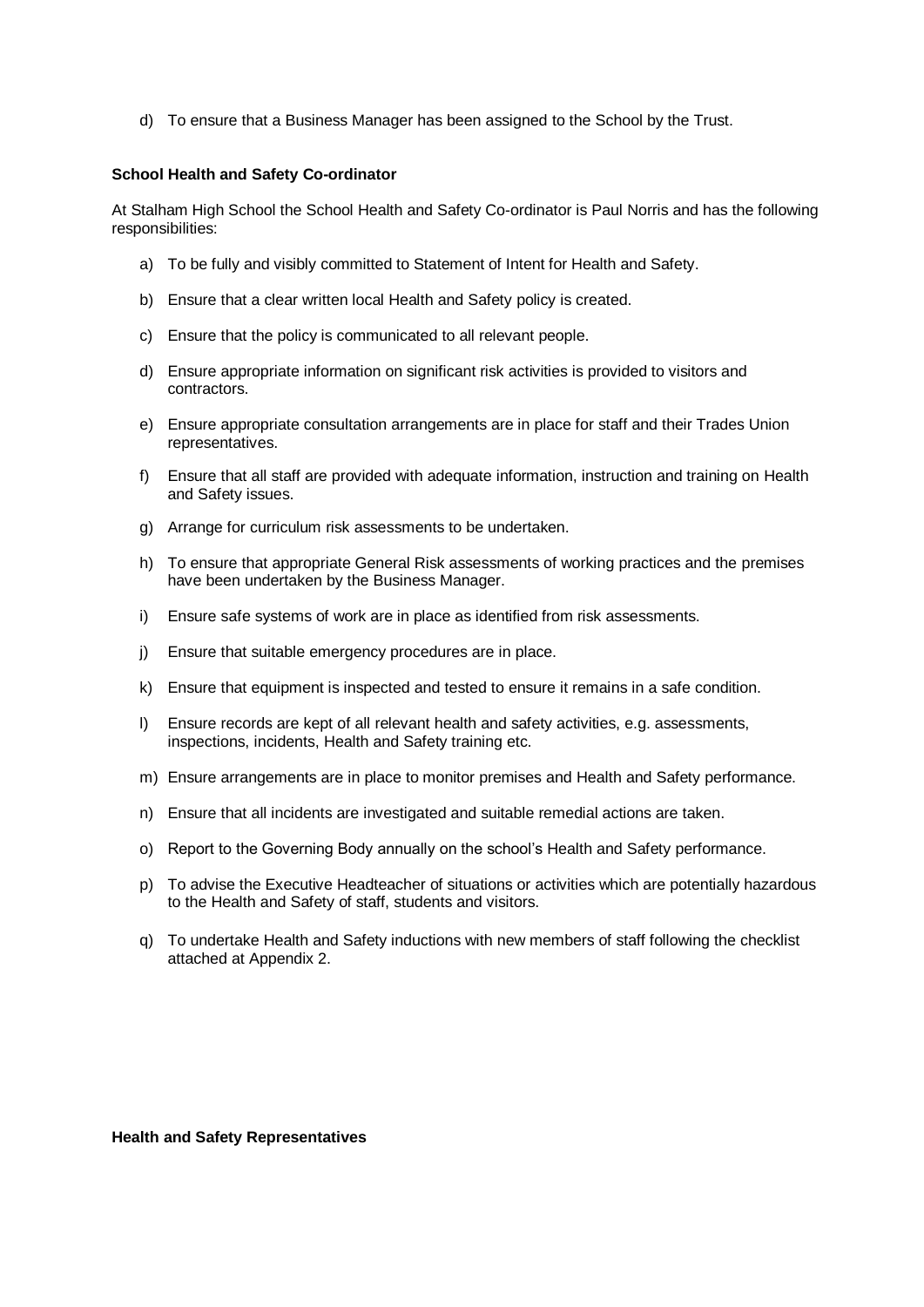Under the Safety Representatives and Safety Committee Regulations 1977, an independent recognised trade union has the right to appoint safety representatives. Recognised Trade Unions will inform the school in writing when a Health and Safety representative has been appointed.

The Health and Safety representative will raise issues of Health and Safety with the School Health and Safety Co-ordinator, as they affect employees, if appropriate. They will be allowed to investigate incidents and potential hazards, pursue employee complaints and carry out school inspections within directed time, but wherever practical, outside of teaching time.

Health and Safety representatives are entitled to certain information about incidents and to paid time off to train for and carry out their Health and Safety functions. However, they are not part of the Senior Leadership team of the school and do not carry out duties on behalf of the Executive Headteacher, School Health and Safety co-ordinator or the Governing Body.

The School Health and Safety co-ordinator will consult with the Health and Safety representatives in good time on any measures which may affect employees.

#### **Business Manager**

Stalham High School will have been assigned a Business Manager by the Trust. Under the direction of the School Health and Safety Co-ordinator, the Business Manager will undertake the following responsibilities:

- a) To make provision for the inspection and maintenance of work and teaching equipment.
- b) To manage record keeping of all Health and Safety activities including management of the building's fabric and building services in liaison with contractors and suppliers.
- c) To advise the Schools Health and Safety Co-ordinator of situations or activities which are potentially hazardous to Health and Safety of staff, students and visitors.
- d) To undertake the risk assessments specifically for, the General Risk Assessment, Lone working, Working at Height, Slips, Trips and Falls, Hot work, Manual Handling, DSE and Portable Electrical Equipment.
- e) To ensure that information on appropriate risk activities are provided to contractors.
- f) To ensure that risk assessments of the premises are undertaken.
- g) Ensure that equipment is inspected/serviced and tested to ensure that it remains in a safe condition.
- h) To ensure that Contractors are aware of the School's Rules for Contractors at Appendix 3 and that safe working arrangements are in place when contractors are working on the premises.
- i) To ensure that regular testing and maintenance of the electrical equipment, including portable equipment takes place.
- j) To ensure that there are adequate systems in place for the management of asbestos and the control of legionella.
- k) A copy of the Health and Safety Law poster is displayed on the Health and Safety Notice board in the staff room and that the content of the board is checked and kept up to date.

#### **Caretakers**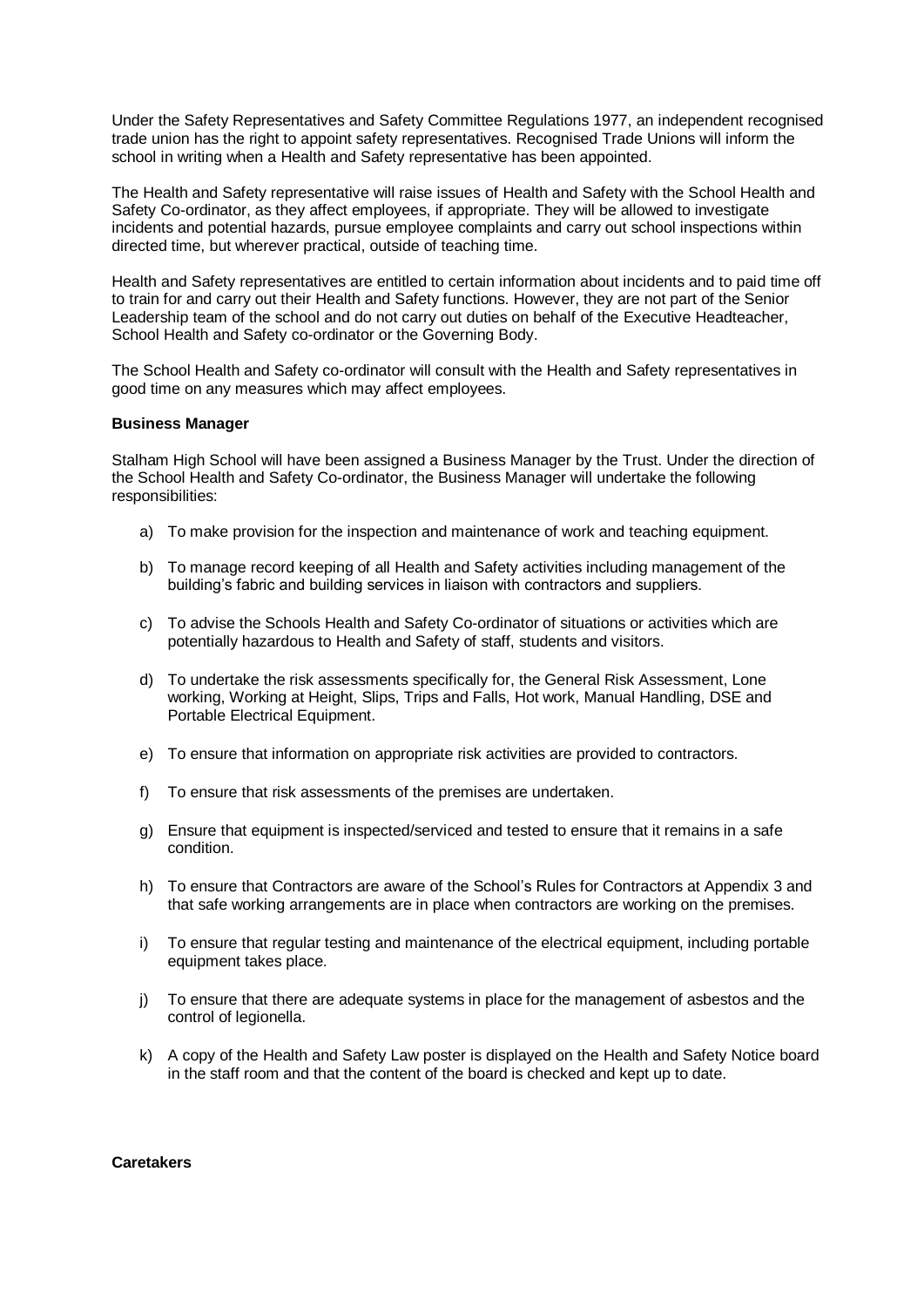The Caretaker(s) will undertake the following responsibilities:

- a) Safe means of egress and access to the site and buildings are maintained.
- b) The premises are kept clean and that adequate welfare facilities are provided.
- c) To ensure that Contractors are aware of the school's rules for Contractors at Appendix 3 and that safe working arrangements are in place when contractors are working on the premises.
- d) Adequate security arrangements are maintained.
- e) All premises related accidents/incidents are reported, recorded and investigated.
- f) To maintain the property book and regularly review its content to ensure that defects are being correctly recorded and dealt with.
- g) To undertake regular inspections of the premises and to record these inspections on the premises checklists.

#### **Teaching and support staff holding positions of responsibility**

This includes Deputy/Assistant Headteachers, Heads of Departments, Technicians and Caretakers. They have the following responsibilities:

- a) Apply the School's Health and Safety Policy or relevant Health and Safety Code of Practice to their own department or area of work and be directly responsible to the Executive Headteacher and School Health and Safety Co-ordinator for the application of the Health and Safety procedures and arrangements.
- b) Carry out regular Health and Safety risk assessments of the activities for which they are responsible.
- c) Ensure that all staff under their management are familiar with the Health and Safety Code of Practice, if issued, for their area of work.
- d) Resolve health, safety and welfare problems that members of staff refer to them, or refer to the Executive Headteacher/Health and Safety Co-ordinator any problems to which they cannot achieve a satisfactory solution within the resources available to them.
- e) Carry out regular inspections of their areas of responsibility to ensure that equipment, furniture and activities are safe and record these inspections where required.
- f) Ensure, so far as is reasonably practicable, the provision of sufficient information, instruction, training and supervision to enable other employees and students to avoid hazards and contribute positively to their own Health and Safety.
- g) Investigate any accidents that occur within their area of responsibility.
- h) Prepare an annual report for the Executive Headteacher/Health and Safety Co-ordinator on the Health and Safety performance of his/her department or area of responsibility.

#### **Class Teachers**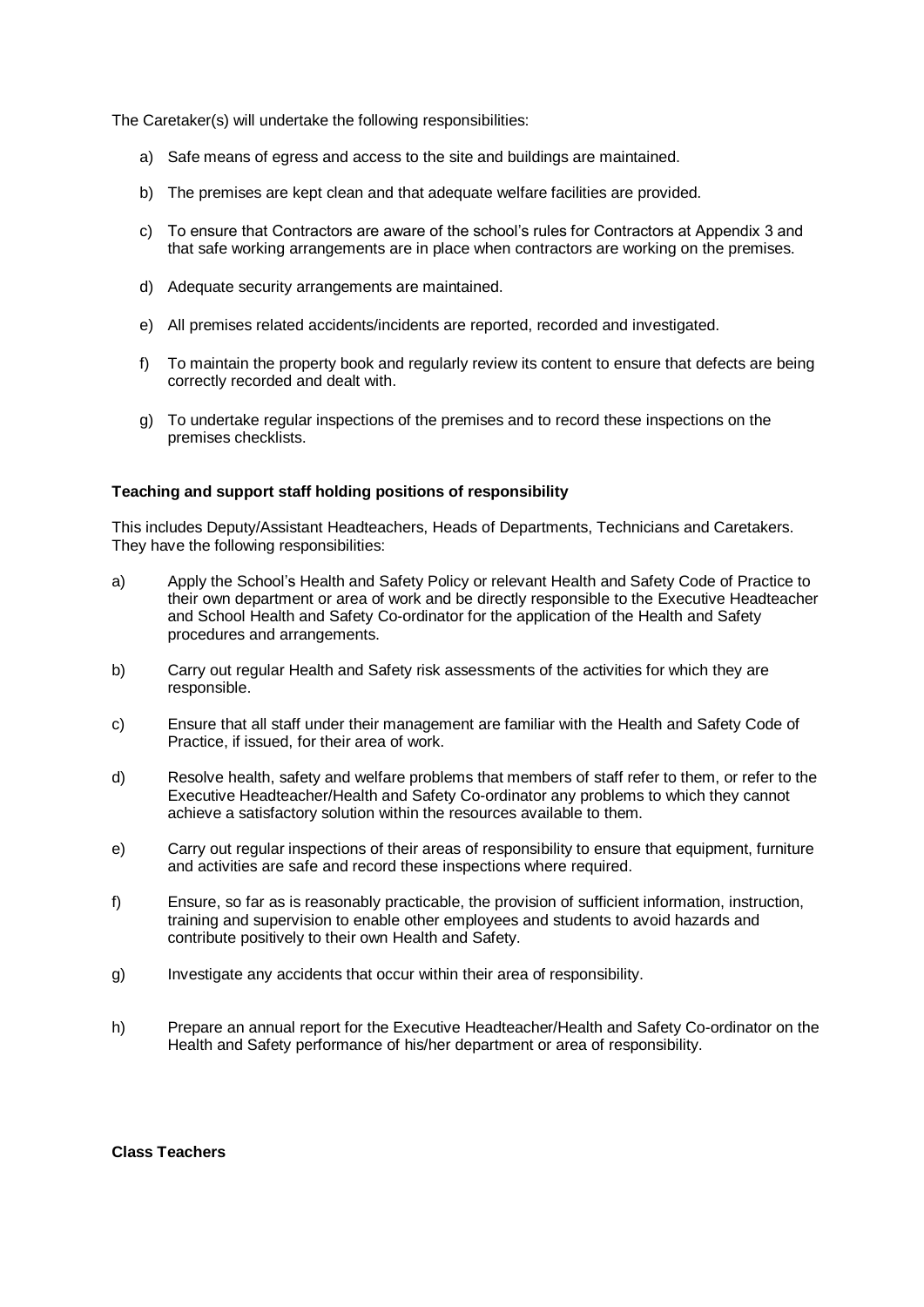Class teachers are expected to:

- a) Exercise effective supervision of their students, to know the procedures for fire, first aid and other emergencies and to carry them out.
- b) Follow the particular Health and Safety measures to be adopted in their own teaching areas as laid down in the relevant Code of Practice, if issued, and to ensure that they are applied.
- c) Give clear oral and written instructions and warnings to students when necessary.
- d) Follow safe working procedures.
- e) Require the use of protective clothing and guards where necessary.
- f) Make recommendations to their Executive Headteacher/Health and Safety Co-ordinator or Head of Department on Health and Safety equipment and on additions or necessary improvements to plant, tools, equipment or machinery.
- g) Integrate all relevant aspects of safety into the teaching process and, where necessary, give special lessons on Health and Safety in line with National Curriculum requirements for safety education.
- h) Report all accidents, defects and dangerous occurrences to their Head of Department.

#### **All Employees**

All employees have individual legal responsibilities to take reasonable care for the Health and Safety of themselves and for others who may be affected by their acts or omissions. In particular, employees must:

- a) Comply with the School's Health and Safety policy and procedures at all times in particular procedures for fire, first aid and other emergencies and incident investigation.
- b) Cooperate with school management in complying with relevant Health and Safety law.
- c) Use all work equipment and substances in accordance with instruction, training and information received.
- d) Report to their manager any hazardous situations and defects in equipment found in their work places.
- e) Report all incidents in line with the incident reporting procedure.
- f) Act in accordance with any specific Health and Safety training received.
- g) Inform their manager of what they consider to be shortcomings in the School's Health and Safety arrangements.
- h) Exercise good standards of housekeeping and cleanliness.
- i) Co-operate with appointed Union Health and Safety Representative(s).

#### **Students**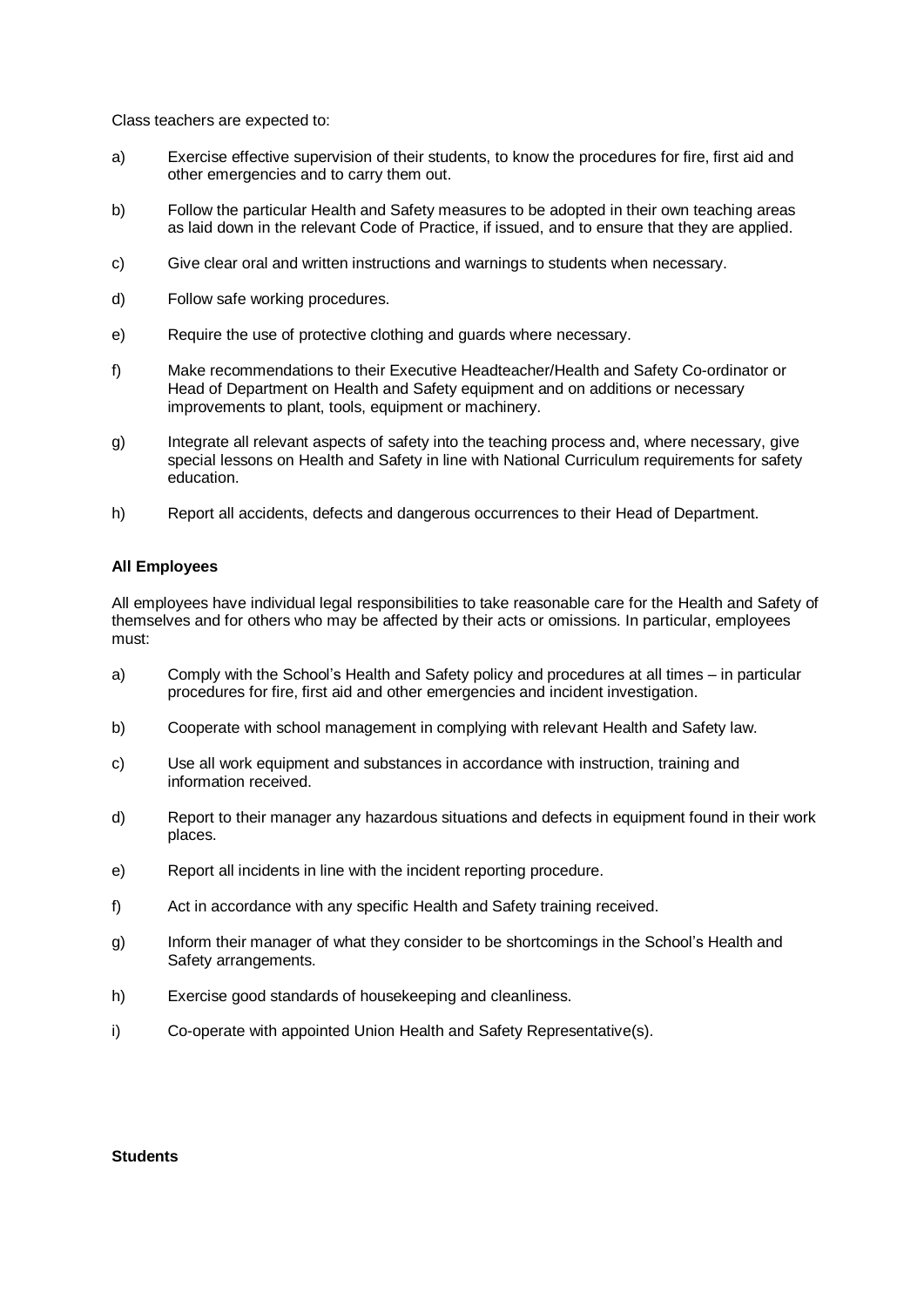Students, allowing for their age and aptitude, are expected to:

- a) Exercise personal responsibility for the Health and Safety of themselves and others.
- b) Observe standards of dress consistent with safety and/or hygiene.
- c) Observe all the Health and Safety rules of the school and in particular, the instructions of staff given in an emergency.
- d) Use and not wilfully misuse, neglect or interfere with equipment and resources provided for them.
- e) Ensure that they do not recklessly or intentionally interfere with safety equipment, for example, fire extinguishers and fire alarms.
- f) Inform a member of staff of any situation which may affect their safety or that of any other student or staff.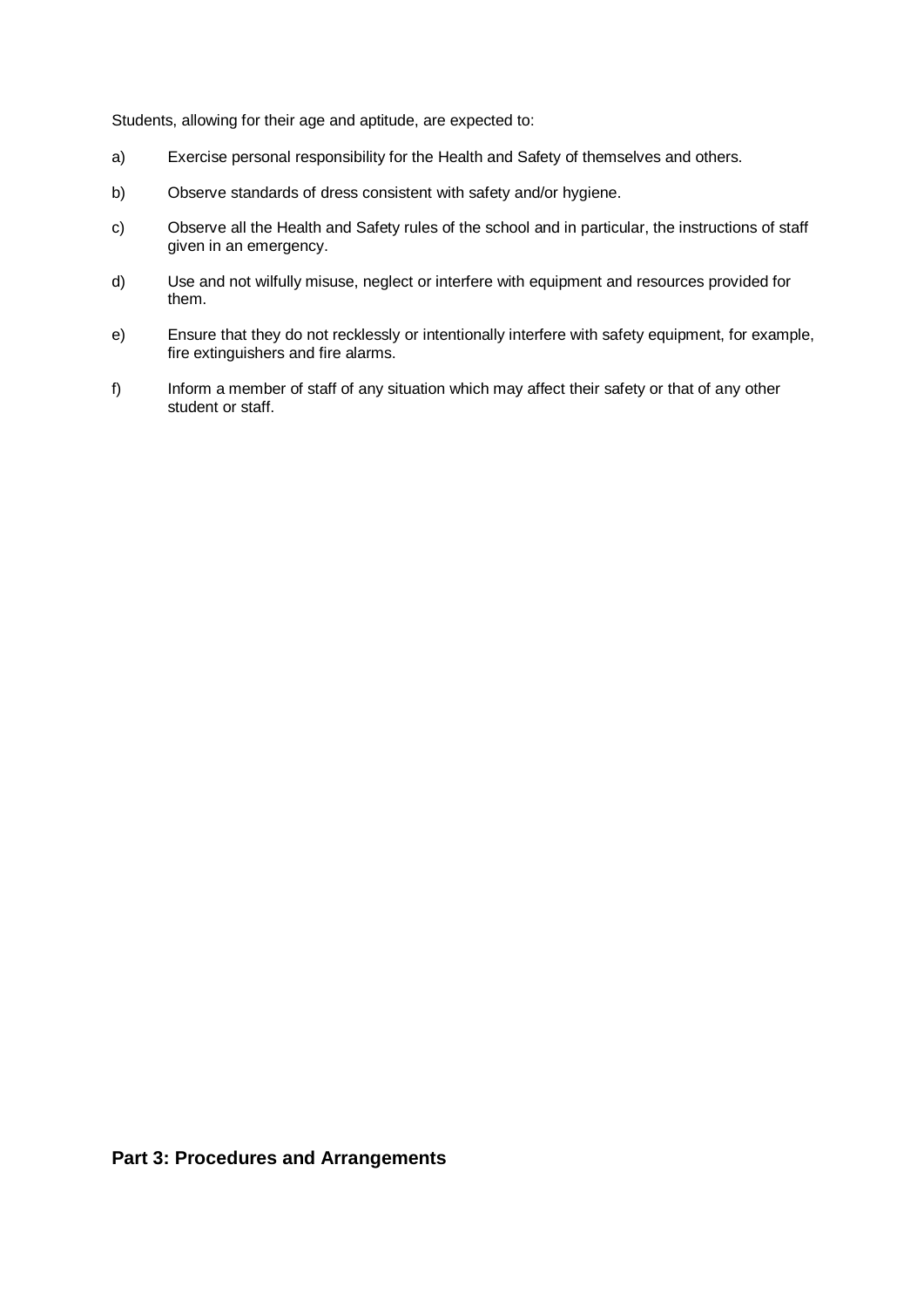The following procedures, arrangements or policies have been adopted to ensure compliance with the Trust Corporate Health and Safety policy and the Governing Body's statement of intent.

#### **Risk Assessments**

A General Risk Assessment is undertaken annually by the Business Manager. Other Risk Assessment or reviewed annually by the BM or where appropriate the Executive Headteacher: These cover:

- a) Lone working,
- b) Working at Height,
- c) Slips, Trips and Falls,
- d) Manual Handling,
- e) Hot work,
- f) New and Expectant Mothers
- g) Young people
- h) DSE,
- i) Portable Electrical Equipment
- j) Stress

Arrangements for a)b)c)d)h)i) and j are covered further in the policy.

e) Hot work.

Where hot work activities must be carried out, a suitable risk assessment is carried out specifically for that piece of work. Hot work may only be undertaken if no alternative solution is available i.e. mechanical fixing, cold repair. If the Hot work involves or produces substances hazardous to health e.g. cleaning solvents, acids, welding fumes etc. then the work will include additional control measures as necessary.

Hot work permits must be obtained from the Business Manager prior to the commencement of any work.

Hot work permits are kept in the Risk Assessment register in the Business Managers' office.

f) New and Expectant Mothers

On notification of pregnancy or breastfeeding, a specific risk assessment will be carried out on the individual by the appropriate Line Manager (or in the case of a student, by a Support and Guidance Manager).

HSE guidance on new and expectant mothers at work: A guide for employers provides more detail which is followed.

N.B. Risk assessments for new or expectant teenage mothers or students would be carried out in conjunction with a senior member of staff and the relevant support agency.

g) Young People

A young person is anyone employed at the school that is under the age of 18. A child is anyone under the age of 16.

A specific risk assessment is carried out by the Line Manager of any young person which will assess whether the young person is exposed to risk due to lack of experience, being unaware of the potential risks and/or a lack of maturity.

Suitable controls will be put in place to mitigate those risks. A copy of the risk assessment is kept in the risk assessment register in the Business Managers' office.

Separate procedures and policies apply to any child at the school on work experience. It is the School's policy not to offer work experience places at the present time.

#### **Reporting of Incidents/Injuries/Accidents**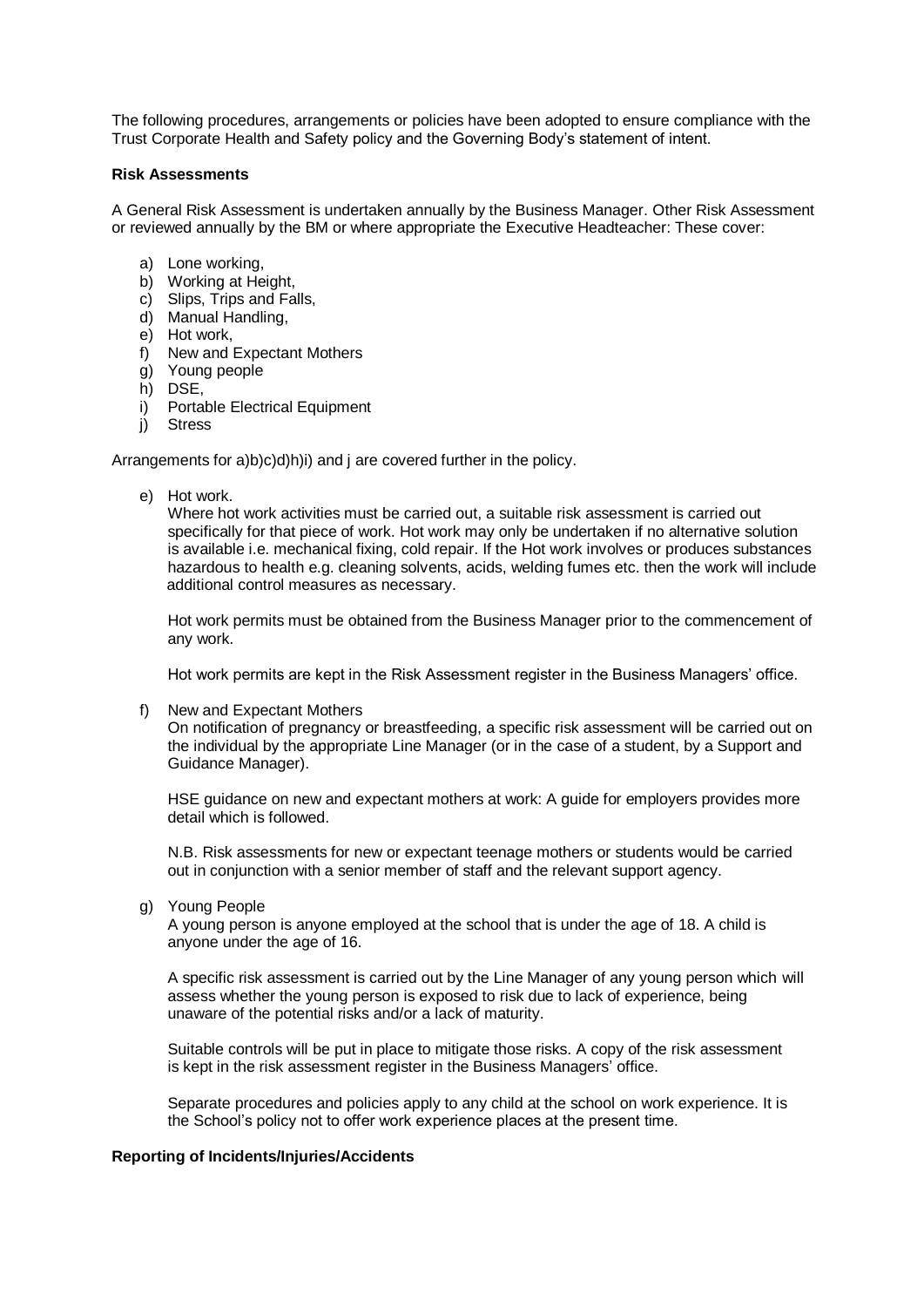Instructions on incident and accidents reporting are given at Appendix 4.

#### **Asbestos Management**

An annual asbestos inspection is carried out by Norfolk Property Services (NPS). The inspection is reported and recorded as a register which is kept in the Business Managers' Office at the High school. The Asbestos register includes a management plan and a signing in sheet for contractors.

The Business Manager is responsible for ensuring that the Asbestos Management Plan is updated, and relevant quarterly and six-monthly checks are completed.

A copy of the register and the above documentation is held in the Business Managers' Office. Regular contractors at the school e.g. Heating engineers, plumbers, electricians are required to sign the register at least annually to confirm that they have had sight of it and understand its contents.

Other contractors are required to read it for the area in which they will be working, prior to commencing work, and sign the register. If any new asbestos is discovered during works being undertaken, this must be reported to the Site Team immediately.

#### **Contractors on Site**

All contractors to the site are provided with the information detailed at Appendix 3 including a set of rules that they must agree to before commencing work.

Contractors must have adequate Public Liability Insurance and a copy of the certificate of insurance must be provided to the Business Manager.

#### **Off-site Activities**

Activities that will take students out of normal school lessons should appear on the school calendar in order that other colleagues can plan accordingly. Any activity needs to be discussed in detail at least two weeks ahead of time (and be accompanied by appropriate Health & Safety and Finance paperwork).

The Educational Visits Coordinator is responsible for the review of the Educational Visits Policy annually, and the Executive Headteacher has ultimate responsibility in ensuring that all staff meet the arrangements and follow the guidelines in this policy, which can be found on the website.

Safety is the prime consideration when planning or carrying out a school trip; all appropriate Health and Safety and child protection procedures must be followed. Any concerns must be reported to the Designated Senior Lead.

All risks will be assessed and reported prior to the event and any possible measures towards safety and welfare undertaken. Staffing will adhere to recommended supervision: student ratios (see Educational Visits Procedure Checklist for details). The group leader will consider whether the nature of the activities requires the normal ratios to be exceeded.

Account will be taken of the nature of off-site visits and whether the visit should include an adult who has an appropriate first aid qualification. This decision is the Executive Headteacher's. Appropriate first aid provision will be available at all stages of the trip. Teachers, assistants and volunteers accompanying school trips will be DBS checked and appropriately trained in procedures.

All transport arrangement and venues will be checked for suitability and safety beforehand. Risk assessments will be completed and approved for all aspects of the trip.

#### **Site Security and Visitors**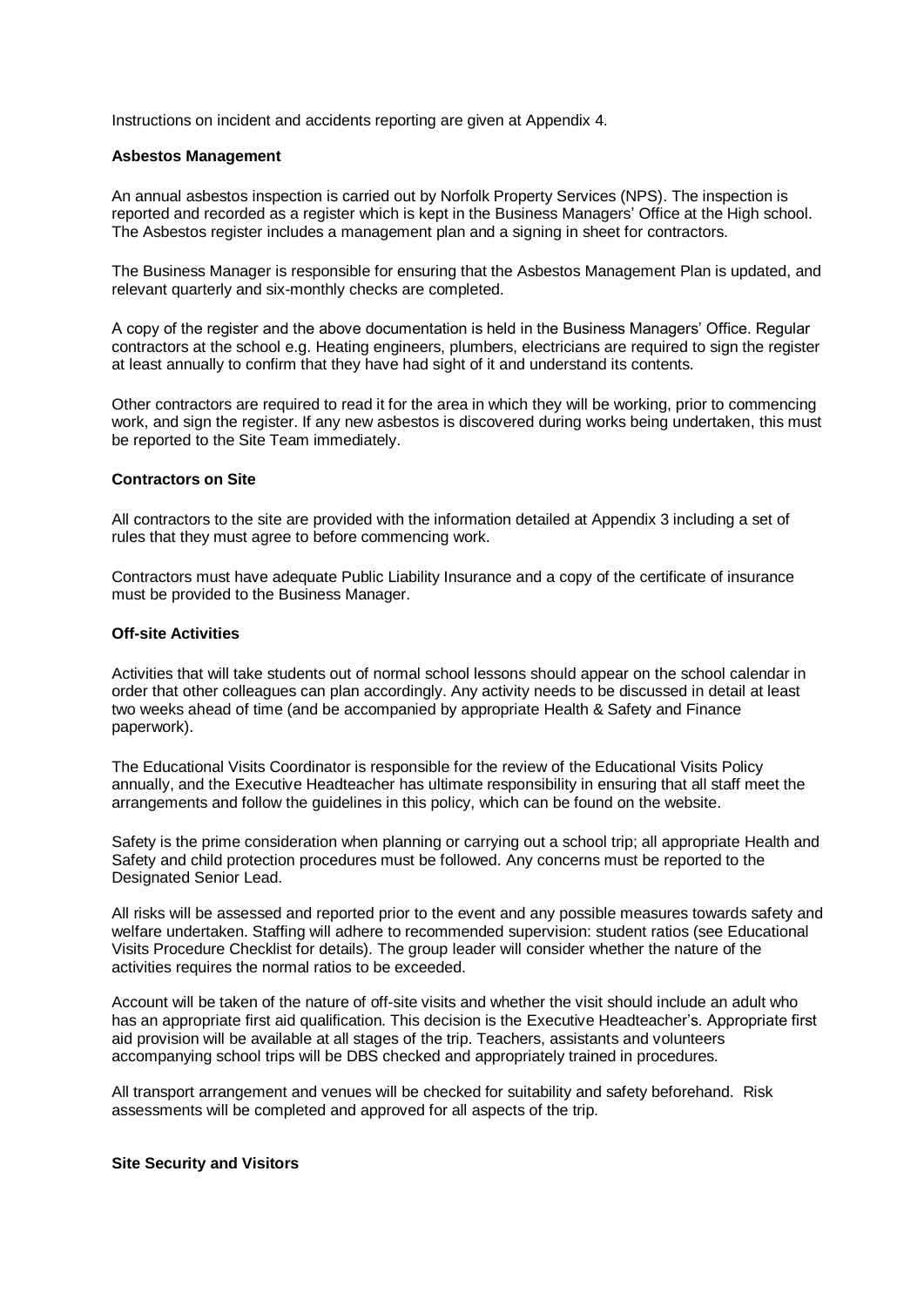All visitors must report to reception where they will be asked to sign the visitors book and wear a visitor's badge.

Unless a visitor is DBS checked, is a regular attendee at the school and has had a Health and Safety Induction (including Fire Evacuation procedures) from the school's Health and Safety Co-ordinator, they must be accompanied at ALL TIMES by a member of staff. This is for Health and Safety and for Safeguarding reasons.

#### **Slips and Trips**

All staff have a responsibility for the Health & Safety of their own areas.

Good housekeeping and maintenance practices are ensured throughout the premises to minimise risk.

Stair nosings and lighting are regularly checked by the caretakers. Routine checks are made daily by all staff for trailing leads and cables.

Deliveries are stored in the bespoke shed outside the kitchen back door or delivered immediately on receipt by the receptionist contacting the caretaker by walkie-talkie.

Offices and classrooms are cleaned daily.

The caretakers are responsible for minimising slip and trip hazards and the relevant training is available for them to complete through the iHasco Online Training Portal.

#### **Working at Height**

All staff are instructed through the staff handbook not to stand on desks, chairs or other makeshift equipment.

Step ladders of a suitable type are provided around the school but staff are instructed to refer to staff that have had training in working at height to undertake any such work.

Access equipment (ladders, stepladders and the tower) are registered, logged and regularly checked by the caretakers who maintain the ladder log.

Access equipment is correctly stored in the courtyard by the plant room or in the caretakers' containers and shed and is locked away.

#### **Vehicle Movements**

The risks of people and vehicles coming into contact is controlled by the following measures:

- a) The site has an overall speed limit of 10 MPH.
- b) Zebra crossings at key points have been clearly marked.
- c) Visibility mirrors have been installed at strategic points.
- d) A one-way system of traffic has been implemented.
- e) Staff are on duty outside at key times of the day e.g. prior to the start of the day, break and lunchtimes, end of school day.
- f) Vehicles making deliveries to the school are not permitted on site during the times when students are arriving at school or leaving i.e. between 8.15 am and 8.45 am and between 2.45 pm and 3.15 pm. Staff and visitors are encouraged to avoid arriving or leaving the site in their vehicles during these times.
- g) Staff and visitors may park their cars in the car park. Staff and visitors should not: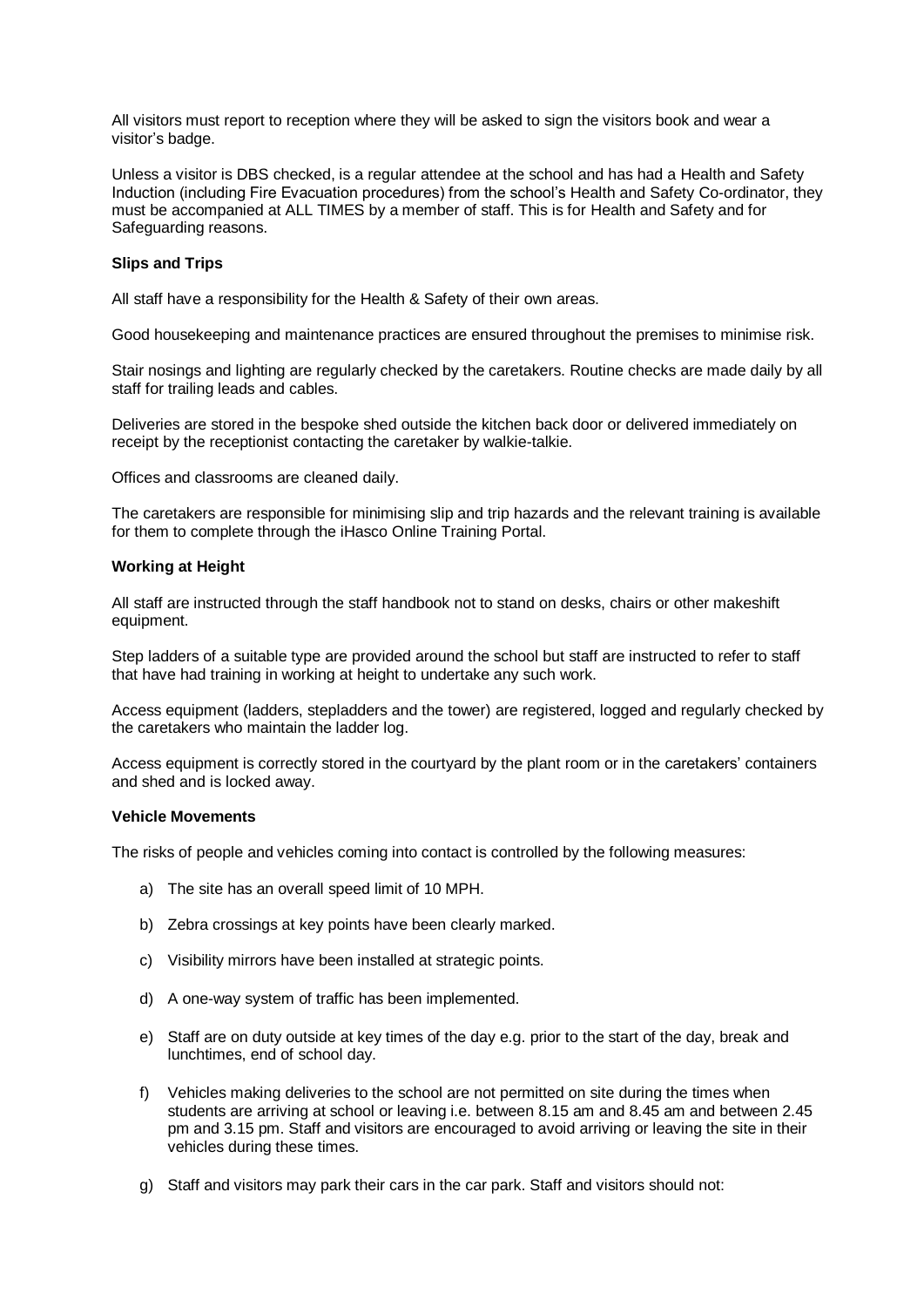- a. Park in the adapted spaces (front and rear of the school)
- b. Block gates, access ways, other vehicles or fire exits.
- c. Park close to the front entrance in a manner that would prevent access by the emergency services.
- d. Cause a potential hazard or danger to other users of the school premises.
- e. Park in areas that are coned off by the caretaker(s).

#### **Fire Safety**

A fire risk assessment is carried out annually by Ellis Whittam in accordance with the school's contract with them. Fire Awareness Training has been provided to all staff through iHasco Health & Safety Online Training Portal. Fire Warden Training has been provided to relevant staff in the same way. It is the responsibility of the Head of Department to ensure that their team have completed training specific to them. The Business Manager is responsible for ensuring any corrective actions required are implemented, and that training is available.

Testing of the fire alarm system is achieved by activating one call point per week, in rotation, to ensure correct functionality. A list of call points can be found in every classroom and in the staff handbook. This is tested by the site team. The entire system is also checked annually by TP Fire to ensure the entire system is functioning correctly. These checks are recorded in the log book.

Testing of the Emergency Lighting is achieved by inserting a special key into the key switch to activate the light. This is called "flash testing" and is completed by the site team, monthly. The entire system is checked, quarterly, by TP Fire to ensure the system is adequate and highlight any lights which need remedial repairs. These checks are recorded in the log book.

Fire extinguishers are checked monthly by the site teams for any visible damage, that the pressure is within limits and that the pin is in place. They are also checked annually by Chubb Fire to ensure that all extinguishers and other firefighting equipment is functioning correctly and that the right type of equipment is available in the right area. These checks are recorded in the log book, which is located in the Site Managers' Office.

Emergency procedures are reviewed annually by the Health and Safety Co-ordinator. Planned evacuations are carried out termly and recorded in a suitable log book, which is located in the site office. The Fire Evacuation Plans are displayed in all classrooms and offices, which gives full details of the evacuation procedures, including the names of all fire wardens, which is the safest route out of the building from that particular point, and the locations of all call points.

When the alarm is raised, all staff, students, visitors and contractors should immediately leave the building by the nearest exit, as detailed in the Fire Evacuation Plan. From here, they should proceed to the assembly points. Students should line up by form, in silence, and await their form tutor to complete the register. The Site Team will investigate the source of the alarm and report back to the Executive Headteacher, or senior leader in charge of the evacuation. If a fire is discovered, the fire brigade will be called. If it is determined to be a false alarm, the alarm will be silenced, on the instruction of the Head Teacher, and staff and students will be allowed back into the building form by form. A full review of the evacuation is carried out by the Business Manager and recommendations are made to improve the procedure.

#### **Electrical safety**

#### **Competent Persons are to undertake maintenance or repair of electrical installations and portable appliance testing (PAT) Additional information**

Under no circumstances will academy staff work on live electricity, unless they have received the appropriate training and have the level of skills and experience required to do so safely and competently. Certificate of the training would be required as proof.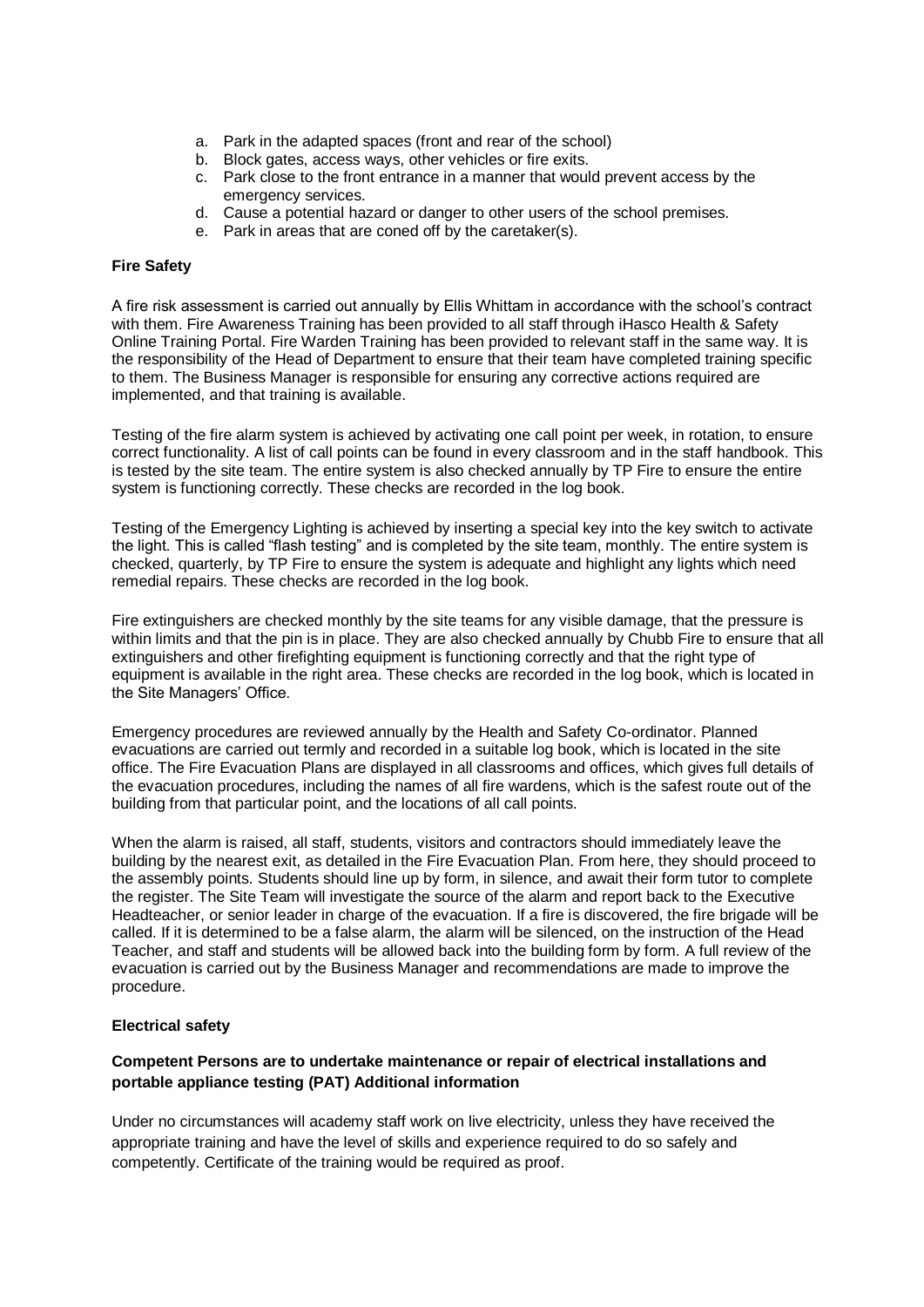Teachers cannot be required to undertake any electrical maintenance or repair work. Without exception, such work should be allocated to an individual with appropriate training and expertise.

Day to day testing of electrical equipment could be the task of a delegated member of staff e.g. Site Manager/Supervisor/Caretaker who have had the necessary training and equipment for this task.

Only people who have the necessary professional training and skills required should carry out more complex work on testing and maintenance.

Fixed wire testing is carried out annually over a five-year period (20% per annum) in accordance with the school's contract with them.

Portable Appliance Testing is carried at least every three years. It is the responsibility of the Business Manager to ensure that any remedial works are carried out.

If any member of staff discovers an electrical problem, this should be raised with their Head of Department in the first instance. The Head of Department will decide whether the matter warrants emergency action, an urgent maintenance request or logging in the property book.

If the site team cannot resolve the issue, relevant remedial works will be undertaken by the appropriate contractor.

If emergency action is required, the emergency evacuation procedures will be adopted.

#### **Minibus(es)\_**

The school has one minibus on contract hire. Details of the contract are in the contract register in the Business Managers office. Day to day management is undertaken by the Business Manager and the Caretaker. Bookings are made through school Reception.

Insurance is organised by the Chief Financial Officer. Copies of the certificate of insurance are available in the minibus folder in the caretakers' office or through the Business Manager.

Use of the minibus(es) is governed by the minibus policy which is available on the Health and Safety Notice board and the school's intranet.

#### **ICT Use**

Display Screen equipment risk assessments for all individuals classified as Display Screen Users are carried out by the Network Manager who has had specific DSE training for this purpose.

Risk assessments are kept by the Network Manager and adjustments required to the equipment implemented by the Network Manager in liaison with the Business Manager.

The School can contribute towards the cost of an eye test for employees who habitually use display screen equipment (DSE) as an essential part of their work and for significant part of their normal working hours. The maximum amount that can be claimed for an eye test is £40.00. If the eye test shows that corrective lenses are necessary for DSE work then the School will make a major contribution towards the cost of spectacles.

Completed forms (with all sections signed and dated) should be sent to Finance Office, with receipts firmly attached.

#### **First Aid**

First Aid boxes are located at: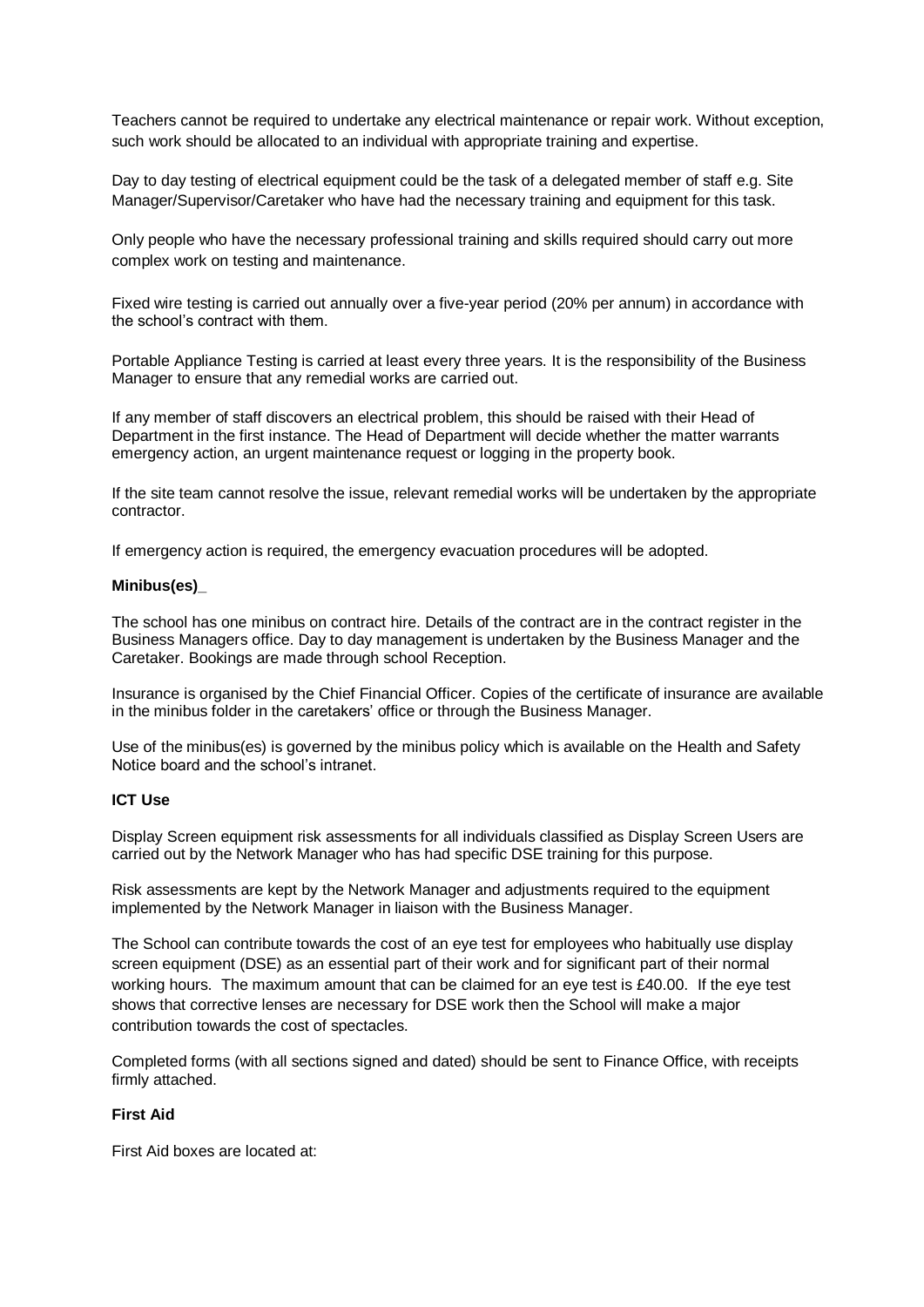- \* Reception<br>Nedical Pr
- \* Medical Room
- \* Minibus<br>\* DT Worl
- \* DT Workshops Food Technology
- \* Science Labs and Prep Rooms in the main school
- \* PE Department Office
- \* Caretaker's room
- Canteen
- All areas separated from the main building.

Details of First Aiders can be found on posters in the reception area. The Health and Safety Coordinator is responsible for ensuring all First Aid Boxes are full and in date, and training is up to date, recorded and stored appropriately. Copies of training records are located in the Head Teacher's PA's Office.

If a First Aider is required, staff should make contact with reception immediately. A First Aider can be contacted via radio. Injured or ill parties should wait in the medical room, where practical. If it is not possible for the injured or ill party to go to the Medical Room, the first aider will attend to them where they are. If required, an ambulance will be called and next of kin informed. All incidents where first aid is needed to be administered should be logged in an appropriate accident book.

Instructions on incident and accidents reporting are given at Appendix 4.

#### **Manual Handling**

All staff have a responsibility for the Health & Safety of their own areas.

The Caretaking staff and others regularly required to handle objects are given manual handling training. This is currently provided through the iHasco Training portal.

Mechanical aids are provided including trolleys, sack barrows and dollies.

Staff are instructed, through the staff handbook, to call on staff that have had the appropriate training to move objects that they consider may be beyond their ability to move safely. The school operates a "heavy box – low shelf" policy.

#### **Infectious Diseases**

All staff are responsible for ensuring as far as possible that the spread of infectious diseases is kept to a minimum. This is achieved by high standards of personal hygiene and practice, particularly hand washing and by maintaining a clean environment. The following practices are adopted by all staff:

Always wash hands after using the toilet, before eating or handling food, and after handling animals. Cover all cuts and abrasions with waterproof dressings. Hands are washed with liquid soap, warm water and paper towels or hand driers.

Students and adults are encouraged to cover their mouth and nose with a tissue and to wash hands after using or disposing of tissues. Spitting is not tolerated.

Disposable non-powdered vinyl or latex-free CE-marked gloves and disposable plastic aprons must be worn where there is a risk of splashing or contamination with blood/body fluids

The cleaning contract is monitored by the Business Manager to ensure cleaners are appropriately trained with access to PPE.

All spillages of blood, faeces, saliva, vomit, nasal and eye discharges are cleaned up immediately (always wear PPE). When spillages occur, the bodily fluids spill kit in the caretaker's office is used. Its contents are regularly checked and reordered by the caretaker.

Sharps are discarded straight into the sharps bin which is kept in the admin office and is out of the reach of children.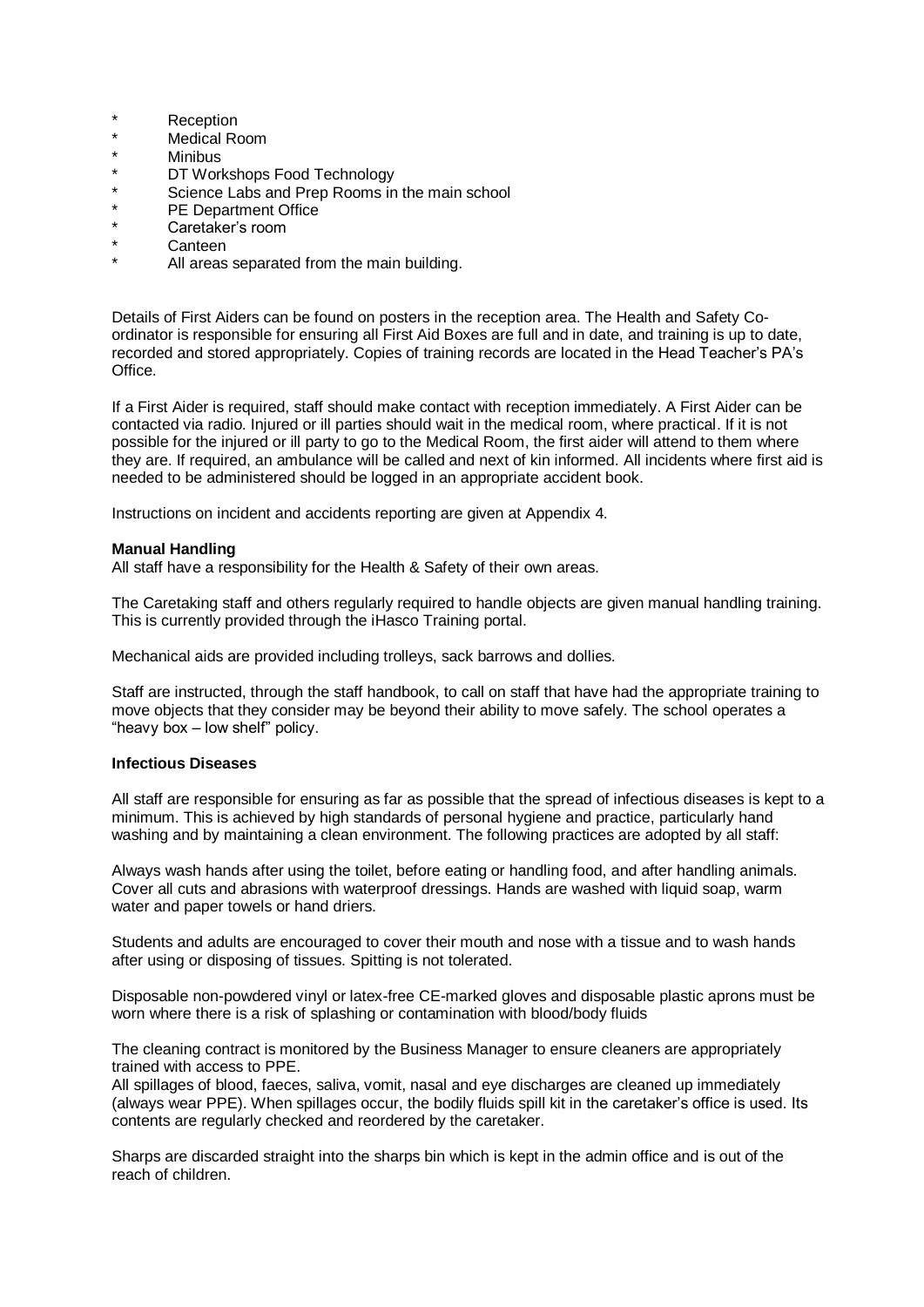Some medical conditions make children vulnerable to infections that would rarely be serious in most children, these include those being treated for leukaemia or other cancers, on high doses of steroids and with conditions that seriously reduce immunity. The School is advised of any such children by the community nursing team or the parent/carer and a suitable care plan devised and implemented.

If a pregnant woman develops a rash or is in direct contact with someone with a potentially infectious rash, this should be investigated according to PHE guidelines by a doctor. The greatest risk to pregnant women from such infections comes from their own child/children, rather than the workplace. If a pregnant woman is exposed she should immediately inform whoever is giving antenatal care to ensure investigation This advice also applies to pregnant students. This measure forms part of the risk assessment that is carried out for that member of staff or the student by their Line Manager or Pastoral Manager as appropriate.

#### **Severe Weather**

In the event of severe weather, the caretaker will undertake an assessment of the site and contact the Executive Headteacher to decide whether the school should open.

A decision will be made by 7.00 am. The Executive Headteacher will complete the school closure details on the Norfolk County Council website, and messages from there will be passed to local media outlets. A message will also be posted to the School's website and effort will be made to inform parents via Parentmail.

The recorded message on the school answerphone is changed to inform anyone ringing the school that it is closed. An attempt is always made to contact all staff personally by telephone through the telephone tree established by the Senior Leadership team.

Staff that cannot reach the school because of adverse weather need to make their own arrangements to work from home.

School closure as a result of power failure or severe weather or warnings during the school day are broadcast in a measured way to students in order to avoid uncertainty about how individuals get home. Arrangements are made for each student to ensure their safety.

#### **Lone Working**

All staff have a responsibility for the Health & Safety of their own areas.

Lone working is not permitted for any staff or contractor other than the caretakers (i.e. there must always be someone else on site).

The Caretakers have had specific training and guidance on safety whilst lone working including the areas of the school that are considered to be isolated and which specific types of work are prohibited during those times e.g. working at height or in confined spaces.

The key holders (Site Team and Business Managers) have Lone Working training available for them to complete through the iHasco Online Training Portal. It is the responsibility of the Business Manager to ensure that this training is available and completed.

## **Water Safety / Legionella**

A two-yearly risk assessment will be carried out by Taurus Monitoring in accordance with the school's contract with them. Log Books have been provided to enable the Site Team to complete and record all

relevant weekly, monthly, quarterly, six-monthly and annual checks. The Business Manager is responsible for ensuring that corrective works are carried out and that the regular checks are being completed. It is extremely important to manage the risk of legionella during school holidays and periods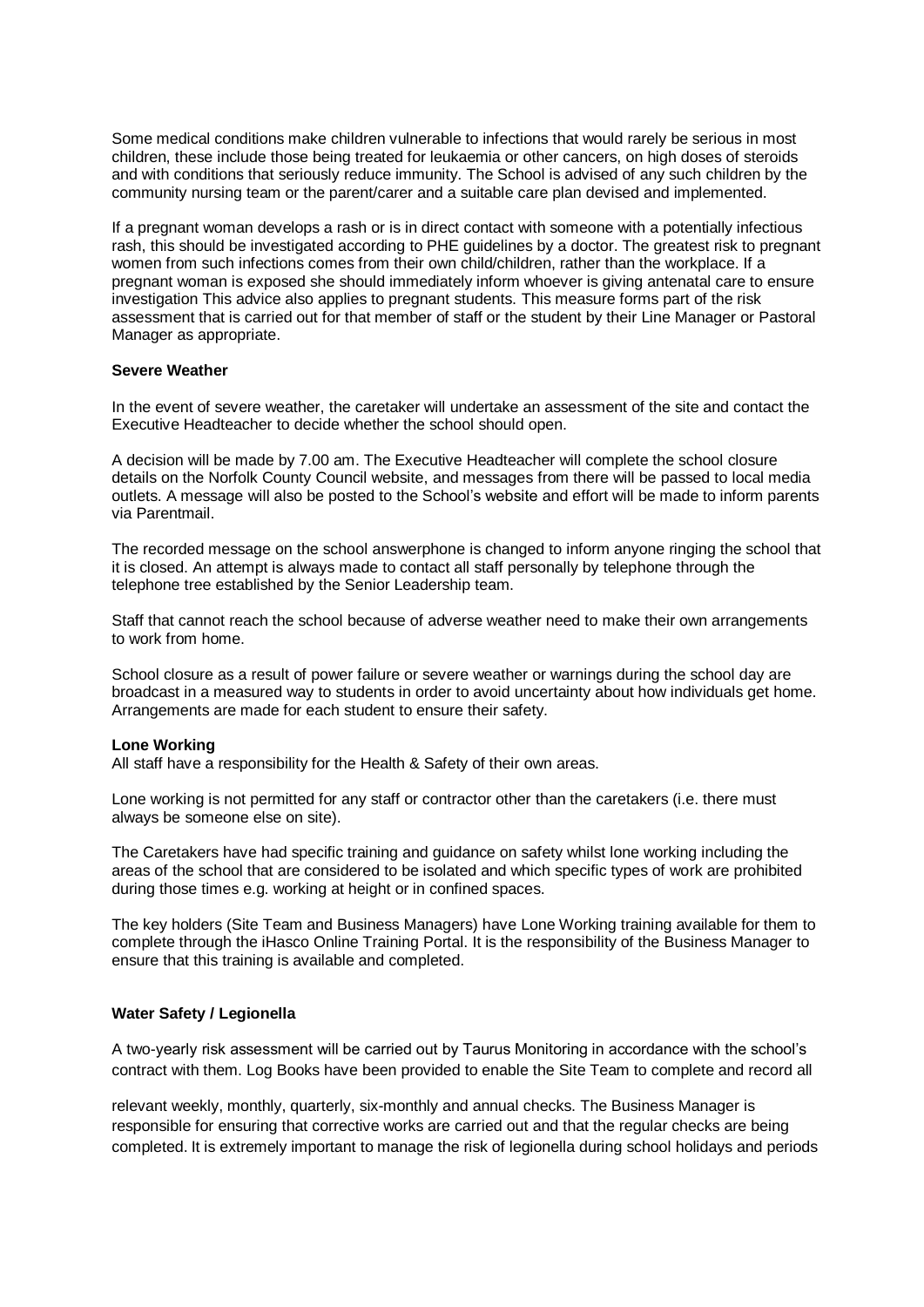of low water usage or closures. Such times will provide the perfect opportunity for bacterial growth and proliferation including the growth of legionella within the academies water systems and services.

The following actions should:

- When the school is occupied but at a significantly lower capacity to normal then the outlets which are used less than once per week should be flushed weekly.
- When the school is not in use at all during the holiday periods including outbuildings, sports halls/gym etc.) Then all tanks, calorifiers and associated outlets should be thoroughly flushed prior to the commencement of the new term. This should be recorded. Water samples should also be considered for collection prior to the start of the new term.

Weekly, the site team complete flushing of infrequently used outlets, such as toilets in low usage areas. Monthly, using a specially calibrated probe, temperatures are checked at all taps, to ensure that hot water is maintained above 50c, and cold water below 20c. Quarterly, descaling of shower heads and taps are completed. All of these actions are completed by the Site Team and recorded in the log books, which are kept in the Site Team's Office. Six-Monthly and Annually, specialist maintenance and descaling of water tanks and plant are completed by Taurus Monitoring. These checks are also recorded in the log books, which are located in the Site Managers' Office

If any anomalies are found, the Business Manager is informed, and Taurus Monitoring are instructed to perform any remedial works to ensure the adequate safety of our water system.

#### **Administration of Medicines**

The staff handbook contains detailed procedures on how to deal with a student that is unwell.

The school has a specific policy on the administration of medicines and this is available on the staff shared drive.

#### **Stress Management and Dignity at Work**

The school has a specific policy on the management of work related stress and this is available on the staff shared drive. *See assessment protocol; Appendix 5.*

#### **Critical Incidents**

The Executive Headteacher will take charge of the School's response. The Executive Headteacher will put together a critical incident team usually consisting of the Senior Leadership team and the Business Manager and Health and Safety Co-ordinator.

In the case of the Executive Headteacher being unavailable, the members of the Critical Incident Management Team (CIMT) will take charge. The Executive Headteacher's office will be the central liaison point

The CIMT will assess immediate practical needs and will contact next of kin of those directly involved if required.

A short simple statement of facts will be prepared by the Executive Headteacher.

All contacts from the media will be dealt with by the Executive Headteacher. All other staff taking incoming calls will use a statement agreed by the CIMT.

When necessary, all members of staff will be informed and will be guided in relation to informing pupils.

The CIMT will determine the involvement of parents if appropriate and short and long term support will be offered to those affected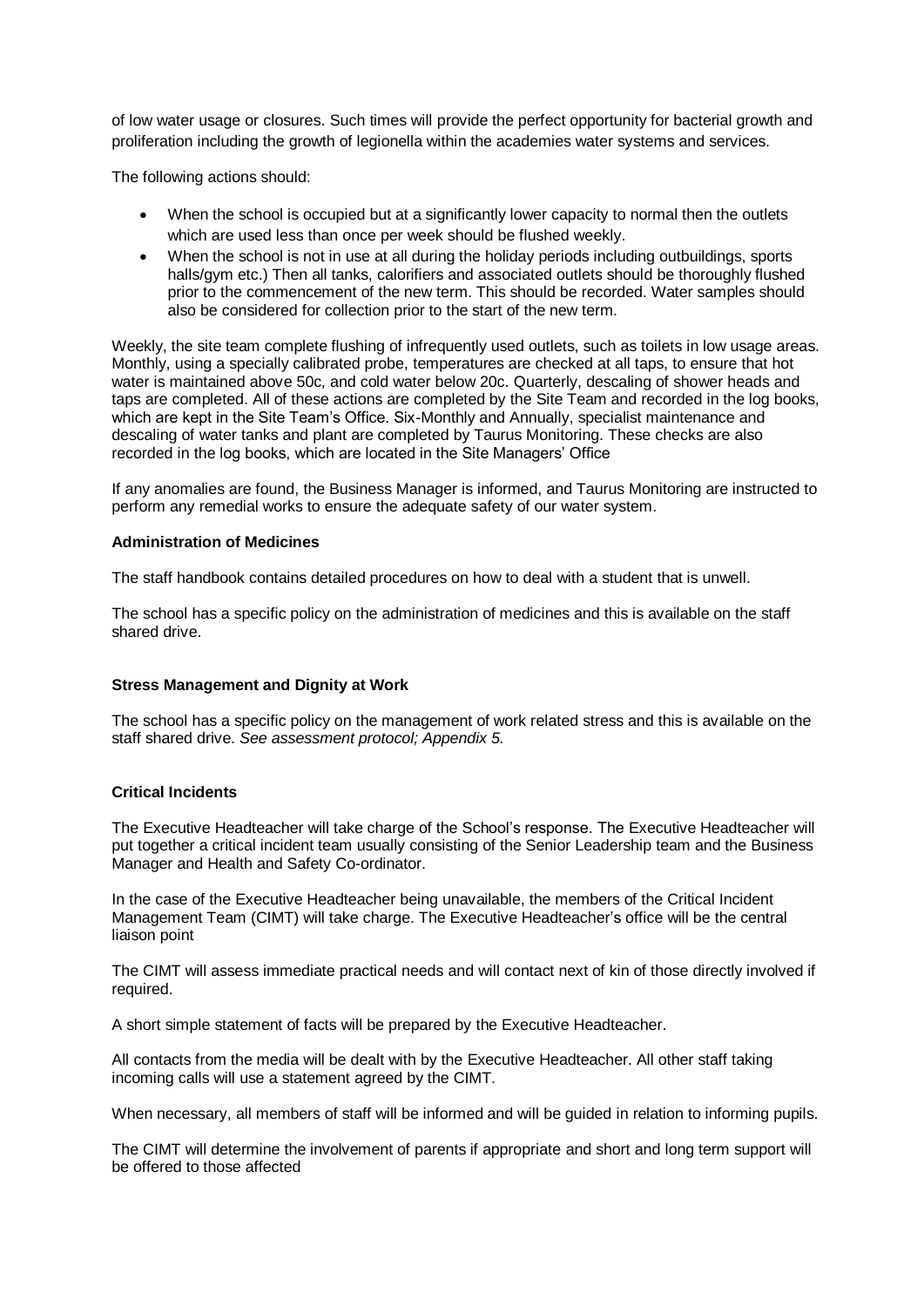There will be an evaluation of the way in which the incident was managed.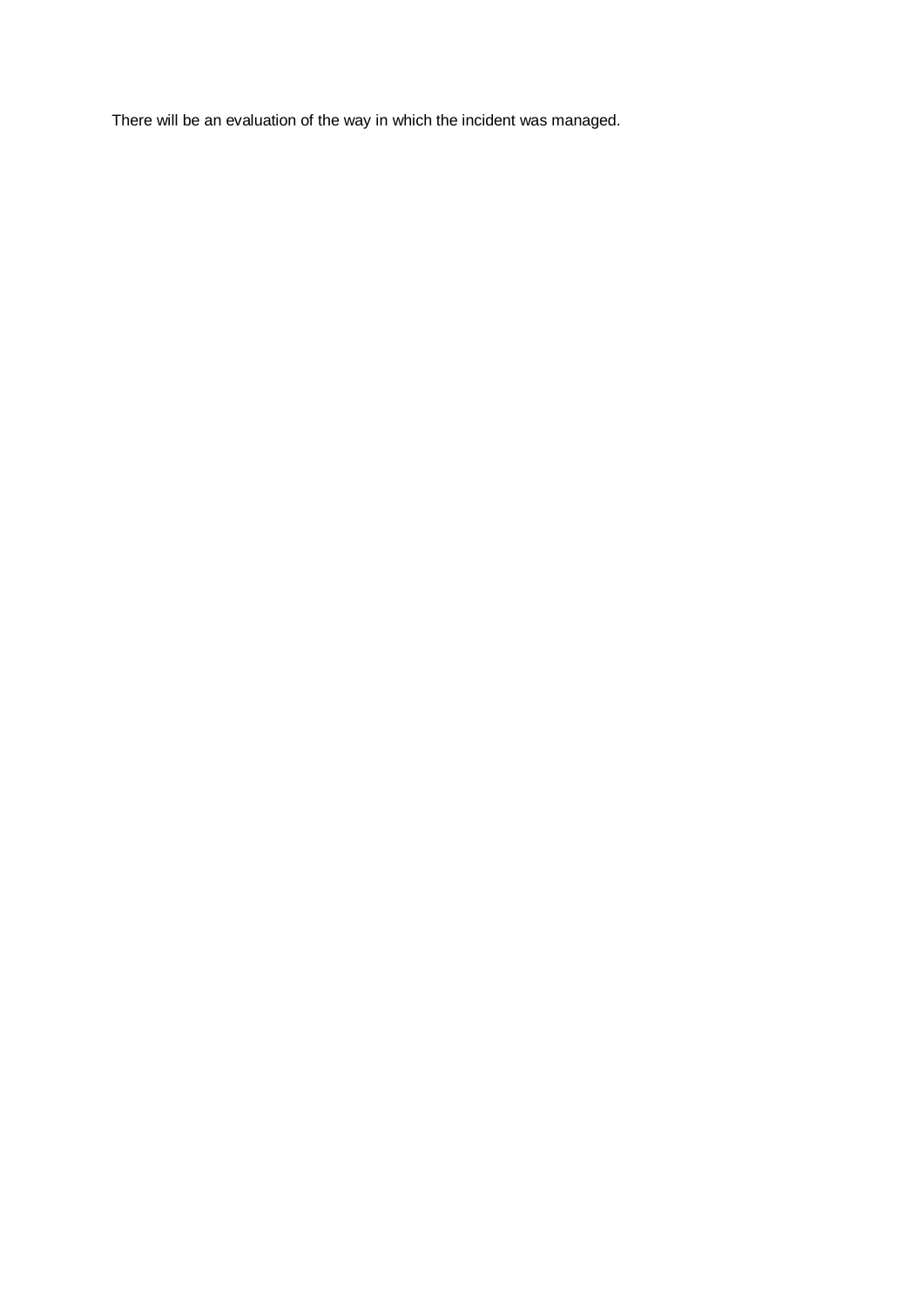## **APPENDIX 1 – Names, Job titles, roles and responsibilities (Dates of completed Health & Safety Training).**

| Lead Governor for Health and Safety:        | John Wollocombe                                                                                                                                                              |                                                                                                                  |
|---------------------------------------------|------------------------------------------------------------------------------------------------------------------------------------------------------------------------------|------------------------------------------------------------------------------------------------------------------|
| Executive Headteacher & Accounting Officer: | Andrew Richardson                                                                                                                                                            |                                                                                                                  |
|                                             |                                                                                                                                                                              |                                                                                                                  |
| <b>Chief Financial Officer:</b>             | David Hicks                                                                                                                                                                  |                                                                                                                  |
| Trust Business Manager:                     | Jane Storey                                                                                                                                                                  |                                                                                                                  |
| School Health and Safety Co-ordinator:      | <b>Paul Norris</b>                                                                                                                                                           |                                                                                                                  |
| Network Manager:                            | James King                                                                                                                                                                   |                                                                                                                  |
| Senior Leadership                           | Andrew Richardson<br>Jayne Melhuish<br>Dawn Hollidge<br><b>Paul Norris</b><br>Lee McMahon                                                                                    | (Executive Headteacher)<br>(Deputy)<br>(Deputy)<br>(Director of T&L)<br>(Director of Student Support)            |
| Heads of Department:                        | <b>Chris Hole</b><br>Mo Ali<br><b>Christian Bates</b><br>Angela Davison<br><b>Sue Dorkins</b><br>James Messenger<br>Stephanie Kent<br>Cheryl Zeebroek<br><b>Matthew Hall</b> | (English)<br>(Maths)<br>(Society & Ethics)<br>(Science)<br>(Technology)<br>(MFL)<br>(History)<br>(PE)<br>(Music) |

Caretakers **Steve Dove** Steve De'ath

Health and Safety representatives:

TBA (NUT)<br>TBA (Unison)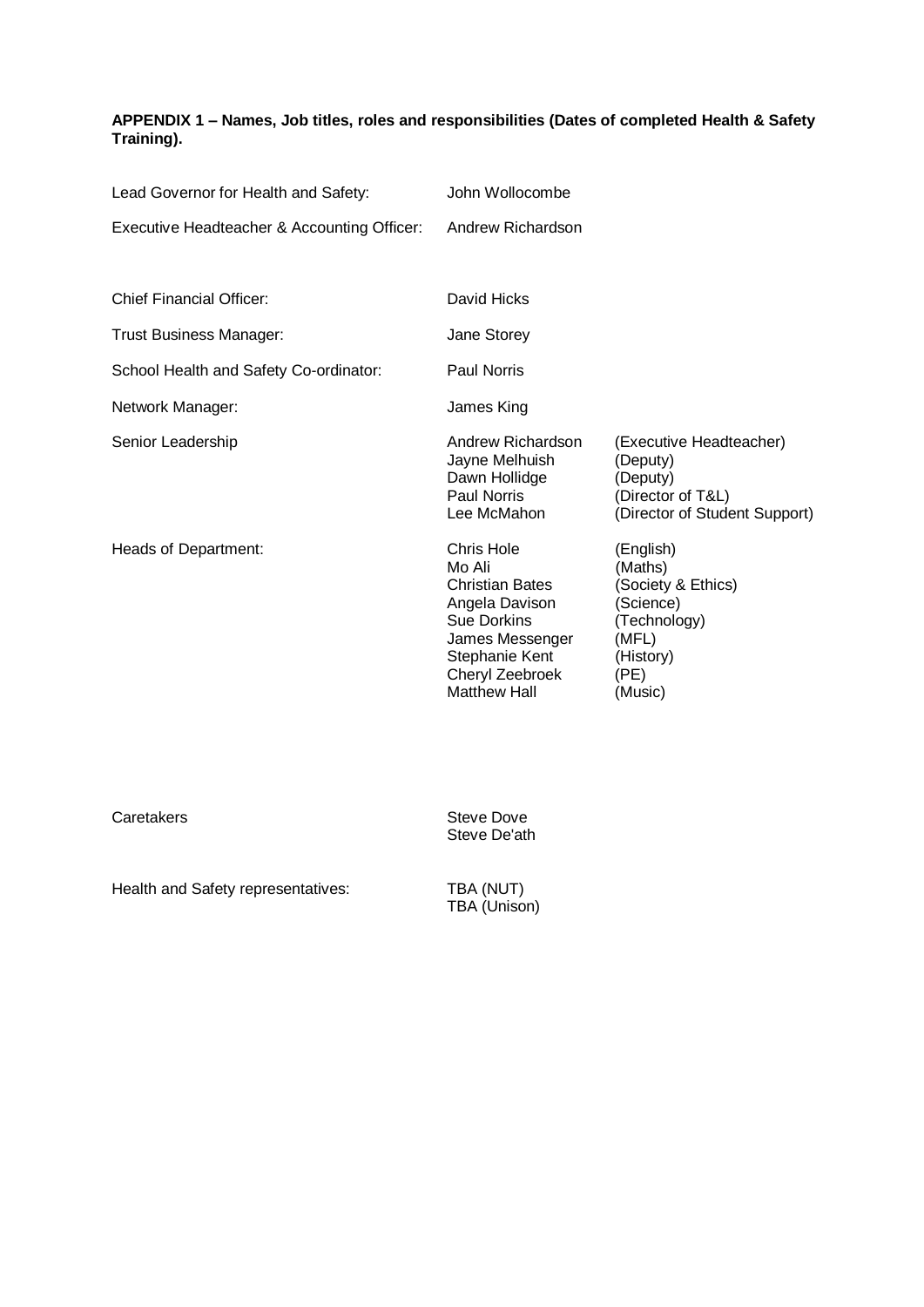APPENDIX 2

## **HEALTH AND SAFETY CHECKLIST for Induction**

- Overview of the School's Health and Safety policy and organisational structure.
- Tour of the premises.
- Communication and relationships with other departments, schools, the LA and the EFA.
- Accident and Incident Reporting
- Asbestos Management
- Initial advice to women of child bearing age about the need for "Expectant" and new mothers" risks.
- Smoking Restrictions.
- Fire Evacuation and Emergency Procedures.
- Fire Extinguishers and blankets location and use.
- Health and Safety Grievance procedures.
- First Aid facilities and trained first aid personnel.
- Information on school related specific hazards
- Site Security
- Restricted areas and equipment
- Use of equipment and/or tools including defect reporting
- Information regarding other users of the Campus.
- $\bullet$

**Date Competed……………………………………**

**Name of Member of Staff………………………………………………**

**Signed…………………………………………………Signed………………………………………………**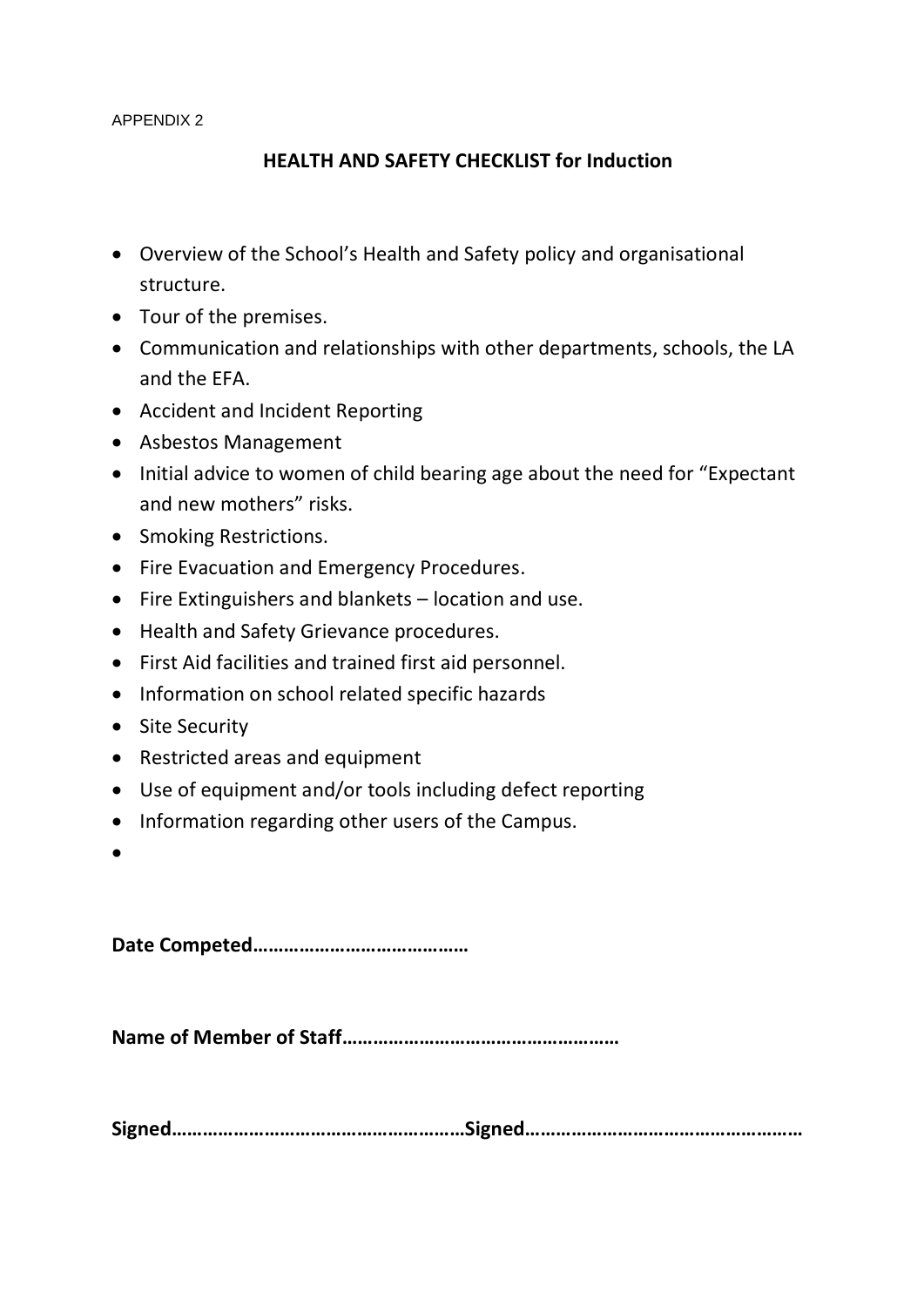## APPENDIX 3 – CONTRACTORS ON SITE

| <b>Contractor Site Information Sheet</b>                   |  |  |
|------------------------------------------------------------|--|--|
|                                                            |  |  |
| Location/site/school:                                      |  |  |
| Name of site contact:                                      |  |  |
|                                                            |  |  |
| Hazardous areas or operations at this site:                |  |  |
|                                                            |  |  |
|                                                            |  |  |
| When arriving or leaving site report to:                   |  |  |
| First aid contact:                                         |  |  |
| Nearest telephone on site:                                 |  |  |
| Location of toilets:                                       |  |  |
| Location of water supply:                                  |  |  |
| Report incidents and near misses to:                       |  |  |
| Equipment/materials may be stored at:                      |  |  |
|                                                            |  |  |
| I have read and understood the contractors notes overleaf. |  |  |

Signature: Date: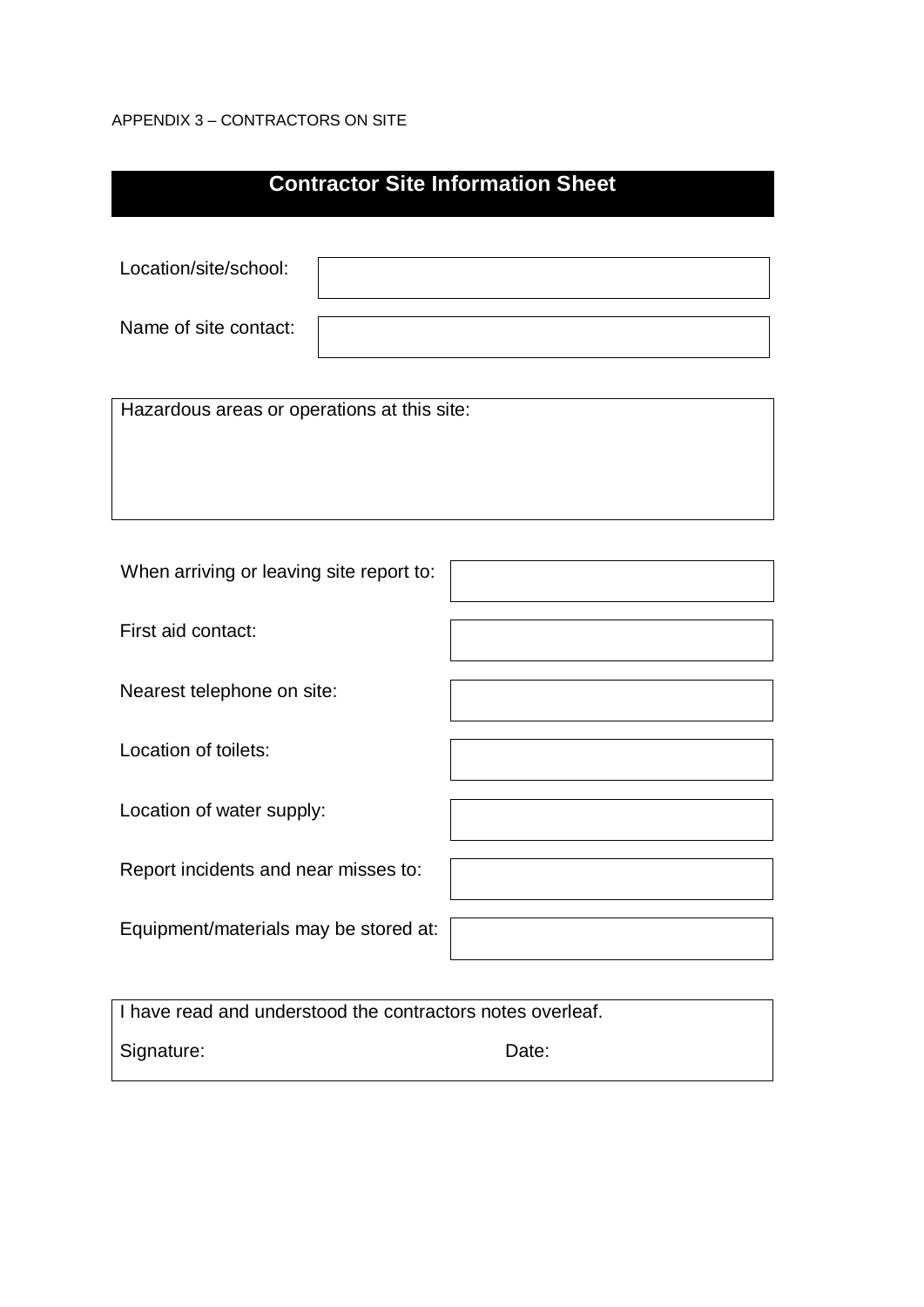Contractors are requested to note the following:

- a. Prior to any work being started, you must provide written confirmation of your level of public liability insurance to the Business Manager.
- b. Please ensure that you have met with the Business Manager, prior to starting work, to undertake a risk assessment of the work you will be undertaking at the school site. This will include the times and days you will be working, plus vehicle movement and deliveries. NB This risk assessment relates only to how the work might impact on school children, staff and visitors - not on the risks to you or your employees.
- c. The Asbestos Register is available from the Business Manager and should be read prior to the commencement of any work. You will be asked to sign the register to confirm that you have done this.
- d. On arrival at the school, please sign in at reception (even if you will be working outside) and wear the appropriate identity badge. Please remember to sign out when you leave.
- e. The Fire Procedures:
	- a. The fire alarm is a CONSTANTLY ringing bell.
	- b. The staff, students and visitors will exit the school as swiftly as possible from the nearest exit and congregate on the main playing field beside the road, behind the fire assembly point sign.
	- c. Do not enter the building until you have been told it is safe to do so.
- f. Whilst working at the school, you are requested not to approach or speak to any students. This is to comply with Safeguarding guidelines and is to protect you, as well as others.
- g. The school is a "No Smoking" site. Please do not smoke anywhere on the school premises or grounds.
- h. Please do not play radios or other audio equipment if this could disturb classes that are taking place.
- i. Please maintain a standard of dress appropriate to a school environment. No shorts or bare chests during school hours.
- j. Mobile phones should be switched off where possible, when students are on site. If you need to use your phone, please do so away from student areas. The school reserves the right to look at mobile phones with integral cameras used at school.
- k. Please adhere to safe working practices and Health and Safety guidelines.
- l. Use of any Stalham High School equipment is not permitted.
- m. Contractor vehicles should only drive onto the school site with permission from the Business Manager. Please avoid entering or leaving the school site at the start or finish of the school day. (During the periods  $8.15$  am  $8.30$  am and  $3.00$  pm  $3.15$  pm.)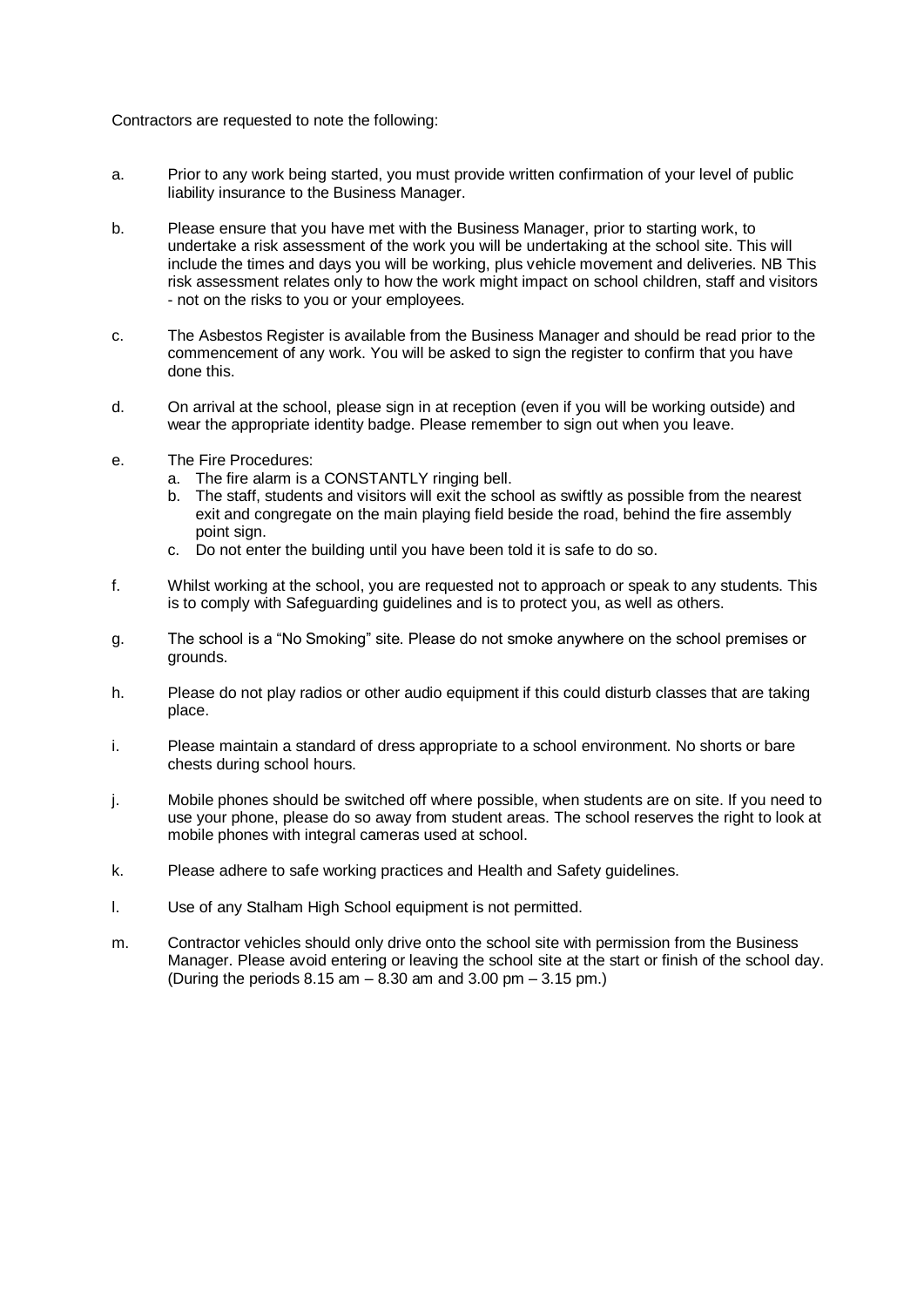## APPENDIX 4 – ACCIDENT AND INCIDENT REPORTING INSTRUCTIONS

## **ACCIDENT/INCIDENT REPORTING**

As an Academy, Norfolk County Council no longer has overall responsibility for incident reporting at our site and we must maintain our own records. This applies to accidents and incidents affecting members of our staff and your students, as well as members of the public.

Similarly, where a "reportable" incident or accident takes place, we have the responsibility of ensuring that it is reported directly to the Trust who will then report it to the HSE (Health and Safety Executive) on our behalf.

## **WHAT NEEDS TO BE REPORTED?**

The regulations require us to report/keep records of work related injuries and ill health involving staff, students and members of the public. Individuals employed by other organisations e.g. the heating engineers etc. are, generally speaking, the responsibility of their own employers.

We are also required to report dangerous occurrences - also known as "near misses".

NB. These are only accidents, diseases and dangerous occurrences **arising out of or in connection with work**. So for example, it would not be necessary to report a staff absence due to the flu.

## **WHAT ACCIDENTS, DISEASES OR DANGEROUS OCCURRENCES SHOULD BE REPORTED?**

The list of what constitutes a reportable accident, disease or dangerous occurrence is lengthy. As a general rule:

For staff: Any accident that results in first aid being necessary or an absence from work for three days or more.

For students: Any accident or incident that results in the pupil being taken directly from school to hospital.

Dangerous occurrences: any failure of building, plant or machinery that could or did result in an injury to any member of staff, student or member of the public.

## **N.B. This is in addition to our normal practice of recording student treatment records or medical room usage by school office staff.**

## **HOW DO I MAKE AN ACCIDENT OR INCIDENT REPORT?**

The Accident records and books are held in the School Office. If you need to make an accident report or have any questions, do please ask.

The office staff will help with the completion of the forms and ensure that the appropriate notification is sent to the Trust, where this is appropriate. As there are strict timescales around the notification, do please report the incident as soon as possible.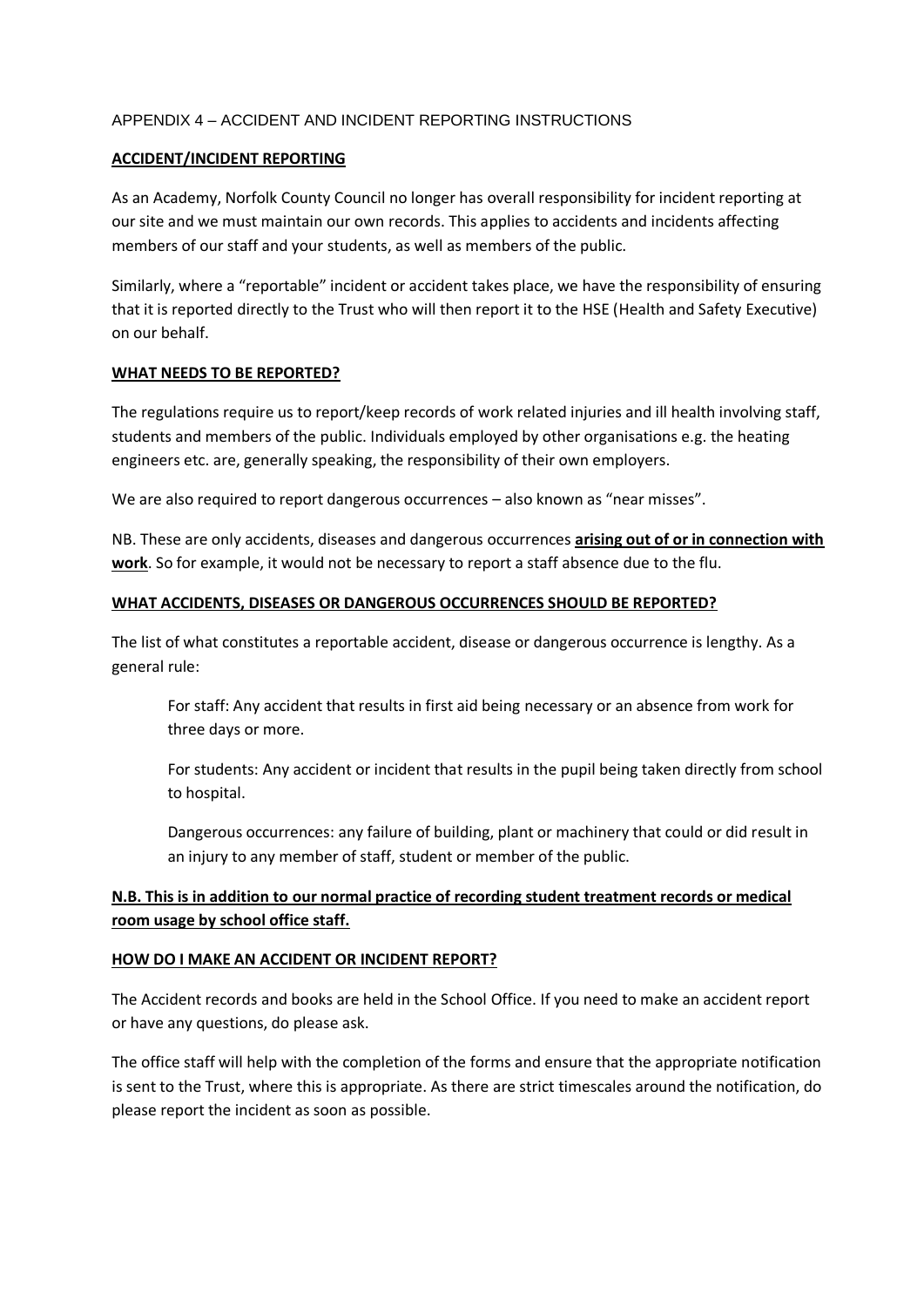Our Accident reports and records must be made available to safety representatives. If you have concerns about the disclosure of your personal information in these circumstances, please speak to your Line Manager or the Executive Headteacher.

## **a) NNAT defines the minimum first-aid provision on any school site is**

- A suitably stocked first-aid kit(s) (determined by the first aid assessment)
- Appropriate numbers of trained qualified First Aiders (determined by the first aid assessment)
- Information for employees about first-aid arrangements e.g., names of first aiders to be displayed, clearly identifiable and accessible first aid kit(s)
- Provision of first-aid needs to be available at all times to people at work.

## **b) What should be put in the first-aid box?**

There is no mandatory list of items to put in the first-aid box; it depends on what needs have been assessed. As a guide for low-level hazards minimum stocks of first-aid items are:

- A leaflet giving general guidance on first aid (e.g., HSE's Basic advice on first aid at work).
- Individually wrapped sterile plasters
- Sterile eye pads
- Individually wrapped triangular bandage, preferably sterile
- Safety pins
- Large individually wrapped, sterile, unmedicated wound dressings
- Medium-sized, individually wrapped, sterile, unmedicated wound dressings
- Disposable gloves

*NB: Tablets and medicines should not be kept in the first-aid box, please refer to separate Policy for the dispensing of medication to pupils.*

## **c) First aiders – Training and qualifications**

The first aider is someone who has completed training appropriate to the level identified in the assessment of first aid. All first aiders are required to attend an appropriate first aid course with a competent training provider and undertake appropriate refresher training.

## **d) Selecting a training provider**

When selecting a training provider you should check:

- The qualifications expected of trainers and assessors
- Monitoring and quality assurance systems
- Teaching and standards of first-aid practice
- Syllabus content
- **•** Certification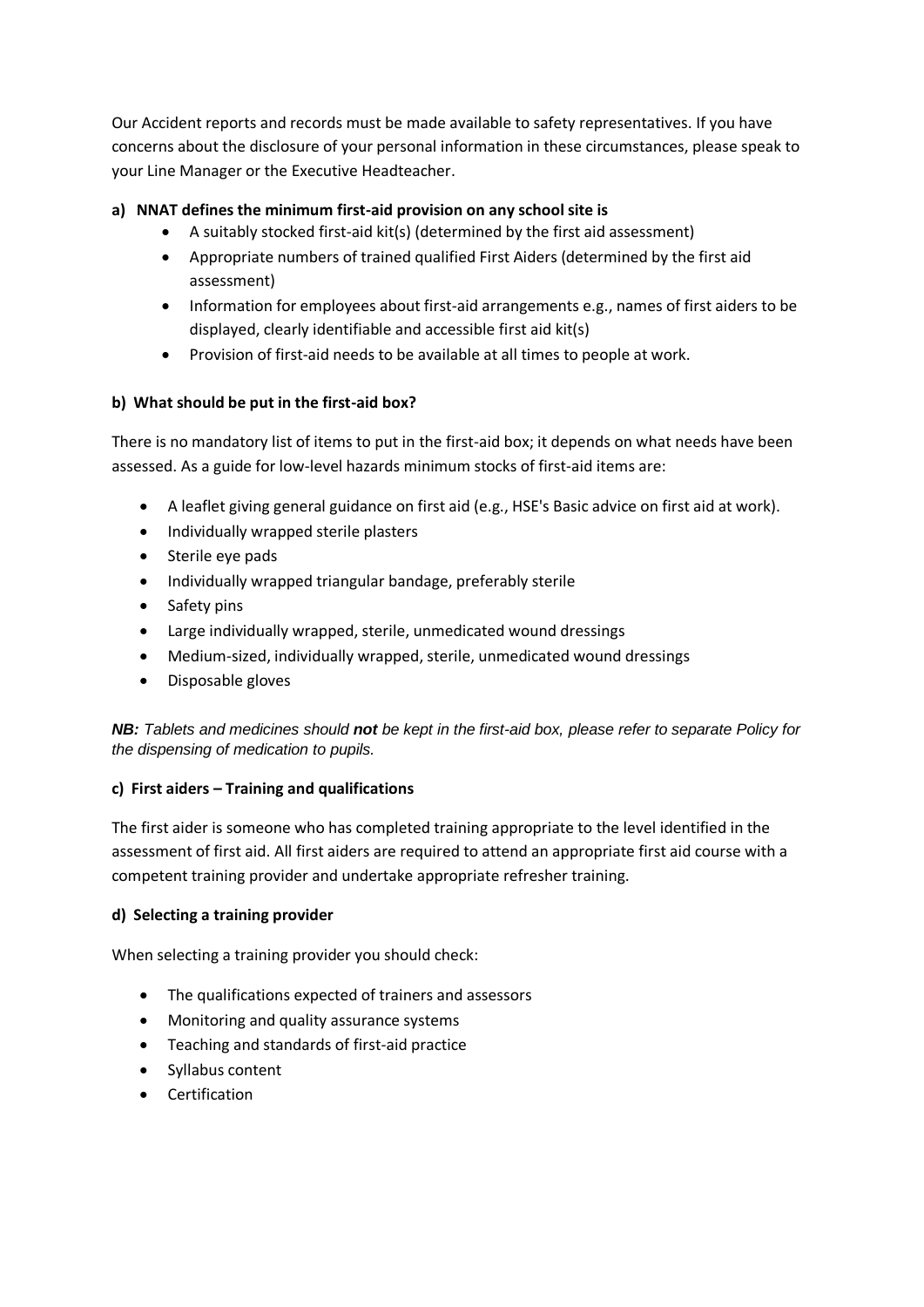## **e) First aid courses include:**

- First aid at work (FAW)
- Paediatric first aid training
- Emergency first aid at work (EFAW)

## **f) How many first aiders**

This depends on the assessment of your first-aid needs, or where there are additional special circumstances. As an example the HSE suggested numbers available **at all times at work** are:

- Low hazard for more than 50 people at least one first-aider trained in every 100 employed
- Higher-hazard for more than 50 at least one first-aider trained for every 50 employed.

## **For office staff**

Please ensure that a **copy** of the GDPR compliant incident report/accident book page, is given to the Trust Business Manager immediately. Please ensure that you email the Trust Business Manager at [jstorey@nnat.org.uk](mailto:jstorey@nnat.org.uk) who can then advise you how to proceed.

If the accident relates to any of the following:

- An employee, student or self-employed person is injured whilst working on the premises and this results in their death or prevents them from continuing their normal work for more than seven days.
- The employee has an occupational disease or work related illness e.g. occupational asthma.
- The employee suffers a major injury such as a broken bone, dislocation, burn or is unconscious or is admitted to hospital for more than 24 hours.
- The employee or student is subjected to an act of physical violence.
- The student is taken directly to hospital from the scene of the accident.
- An accident caused by faulty equipment or lack of adequate supervision.

**NB Work related stress and stress related disorders (including PTSD) are not reportable under RIDDOR but you should refer to your own stress and wellbeing policy for guidance on how to proceed.**

## **IF YOU HAVE ANY QUESTIONS/ISSUES – DO PLEASE ASK.**

Jane Storey – Trust Business Manage – [jstorey@nnat.org.uk](mailto:jstorey@nnat.org.uk)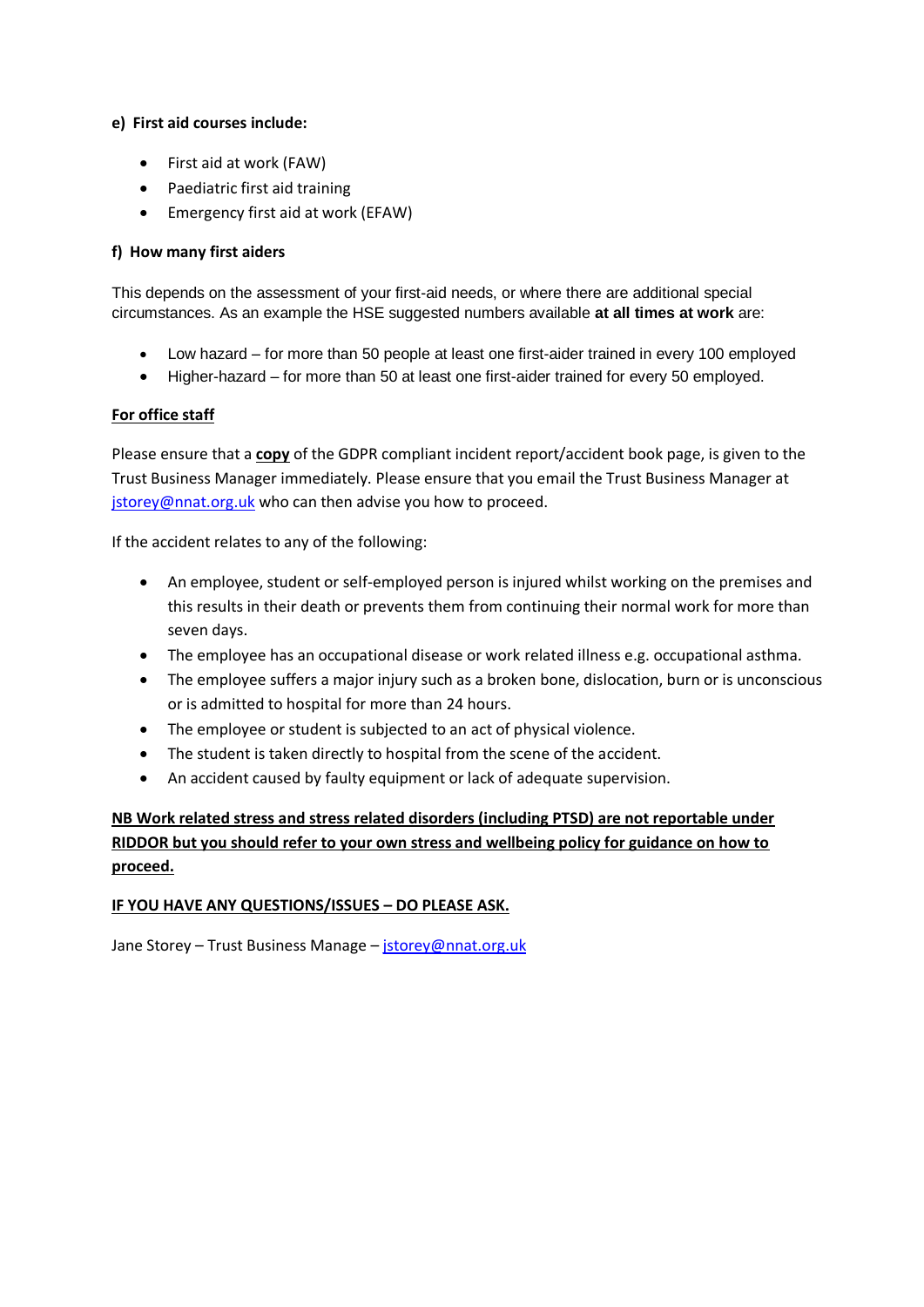#### Appendix 5



## Employee Stress Risk Assessment Guidance

The following employee stress risk assessment can be used when considering an employee who is displaying possible symptoms of stress, or returning from sickness absence relating to stress.

The *Outline Employee Stress Risk Assessment* is broken down into the 6 HSE (Health and Safety Executive) Management Standards and includes examples of cause and possible intervention. The assessment is neither exhaustive nor prescriptive, but it should be used as a guide to assist those conducting the assessment in looking at the possible causes of stress and remedies.

#### Who Should Conduct the Stress Risk Assessment?

In most instances the Line Manager is in the best position to undertake the assessment. This is because they have the ability to alter or control a number of the factors which may be causing stress (work load, target dates, etc.).

However, there may be occasions when it is inappropriate for the Line Manager to undertake the assessment, such situations would include:

- Current dispute between the Manager and the employee
- At the request of the employee
- Where Senior Managers consider assessment by the Line Manager inadvisable.

In this case consideration should be given to another Manager in the same work area or the Senior Manager to the Line Manager undertaking the stress assessment.

In complex cases advice should be sought from your HR Adviser as soon as possible.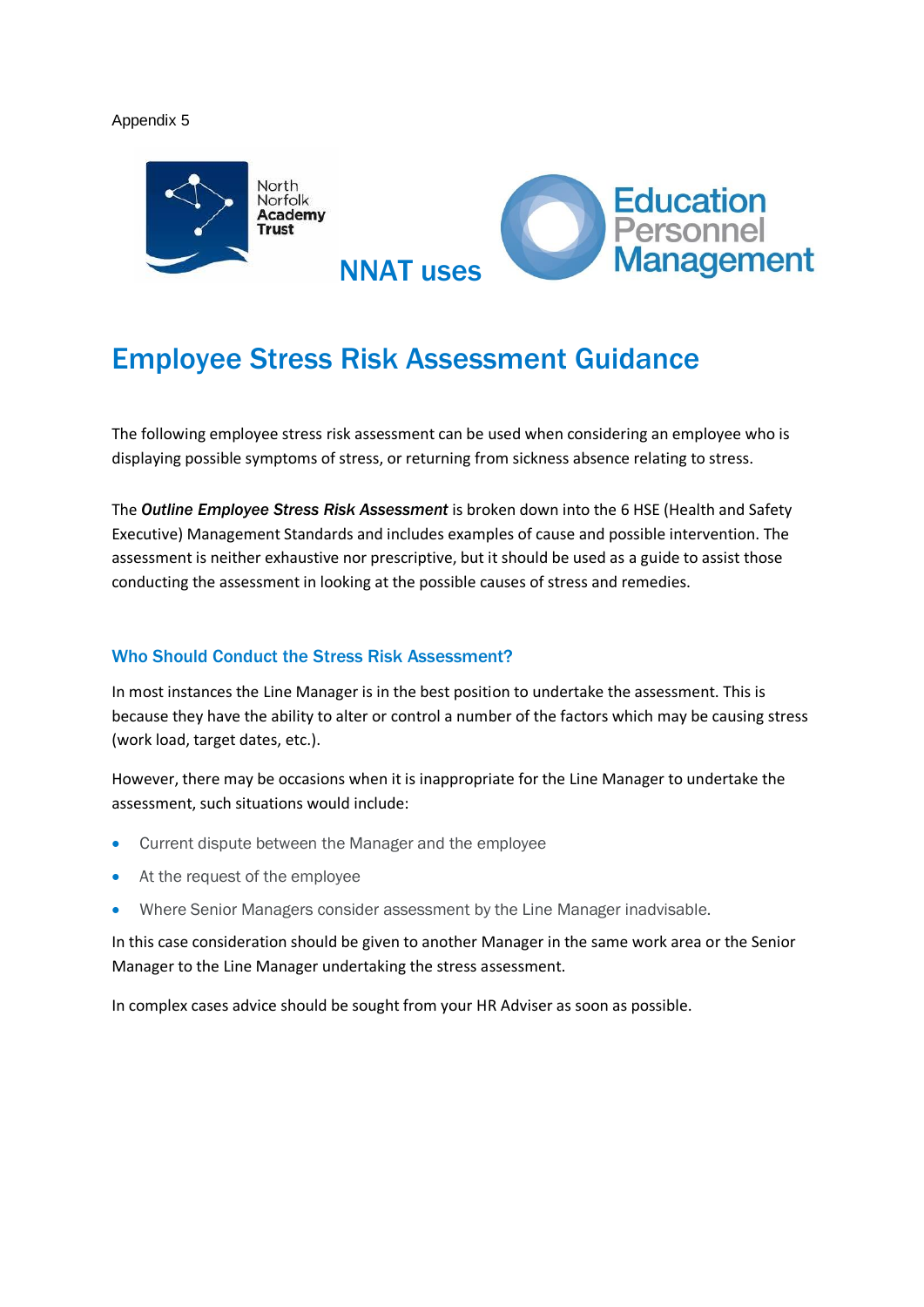## How to Conduct an Individual Stress Risk Assessment

#### Where possible, the person conducting the stress assessment should:

- Put the employee at ease by explaining the purpose of the assessment.
- Explain to the employee what stress is:
	- 1. Stress is the adverse reaction people have to excessive pressures or demands placed on them. Stress is not an illness but, sustained over a period of time, it can lead to mental and/or physical illness.
	- 2. There is an important distinction between working under pressure and experiencing stress. Certain levels of pressure and challenge are acceptable and normal in every job. They can improve performance, enabling employees to meet their full potential and realise a sense of achievement and job satisfaction. However, when pressure becomes excessive it results in stress.
	- 3. Pressures outside the workplace, whether the result of unexpected or traumatic events such as accidents, illness, bereavement, family breakdown or financial worries, can result in stress. They can also compound normal workplace pressures.
	- 4. The School recognise that the capacity to deal with stress varies from person to person. Employees react to similar situations in different ways.
	- 5. The School has a legal duty to take reasonable care to ensure that your health is not put at risk by excessive pressures or demands arising from the way work is organised.
- Conduct the interview in a confidential manner, excluding others from hearing and avoiding interruption.
- Seek to achieve a relaxed, informal environment where the employee does not feel threatened.
- Ask 'lead questions' to establish where concerns exist; if no problems are indicated within a particular area then move on to the next. Where concerns are raised then follow-up with more detailed questions to identify the cause(s) of the employee's stress. Typical 'lead questions' are provided in the *Outline Employee Stress Risk Assessment* together with possible causal factors and intervention techniques.
- Do not use the *Outline Employee Stress Risk Assessment* as a questionnaire i.e. going through each question, but use it intuitively; listen to the reply and form your questions in an open format. This allows the employee to express their feelings and discourages yes/no replies.
- Discussing stressing factors can be emotive so Managers should introduce rest breaks within the assessment if necessary.
- Where possible suggest and agree adjustments. Those adjustments may include any of the following:
	- 1. A workload review, reallocation of work, monitoring of future workload or possible redeployment.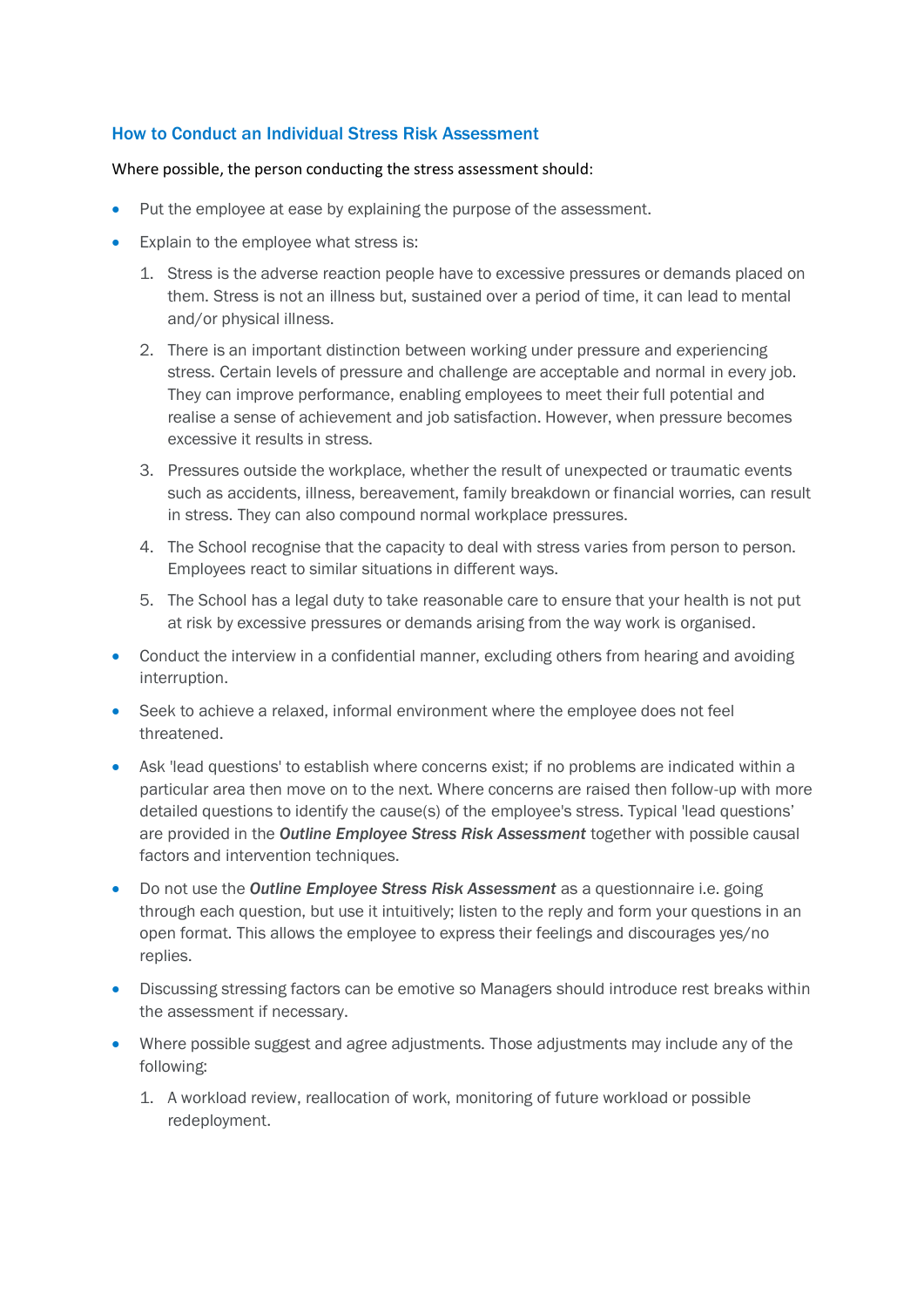- 2. Investigation under the School's Disciplinary and/or Grievance Procedures. This would be appropriate where the Manager had a concern about a colleague's conduct or an employee was raising a concern that was appropriate to consider as a grievance.
- 3. Referral for medical advice, treatment and/or a medical report to be provided by your Occupational Health provider.
- 4. If the employee is on sickness absence, discussion of an appropriate return to work programme.
- The agreement of adjustments can also be done at a later stage, if detail needs to be checked or other people's co-operation needs to be sought. Whilst possible interventions are included within the outline assessment, others may present themselves depending on the situation met and the employee concerned.
- At the end of the assessment a summary sheet should be drafted. The sheet should record all of the identified key stressors and the appropriate interventions. This document then forms an individual action plan that should be agreed with the employee.

## Taking Action on the Findings of the Stress Risk Assessment

Where specific stressors are identified corrective action must be taken to address them. The action plan should be implemented within agreed time-scales and the plan reviewed on a regular basis with the employee to ensure it remains valid.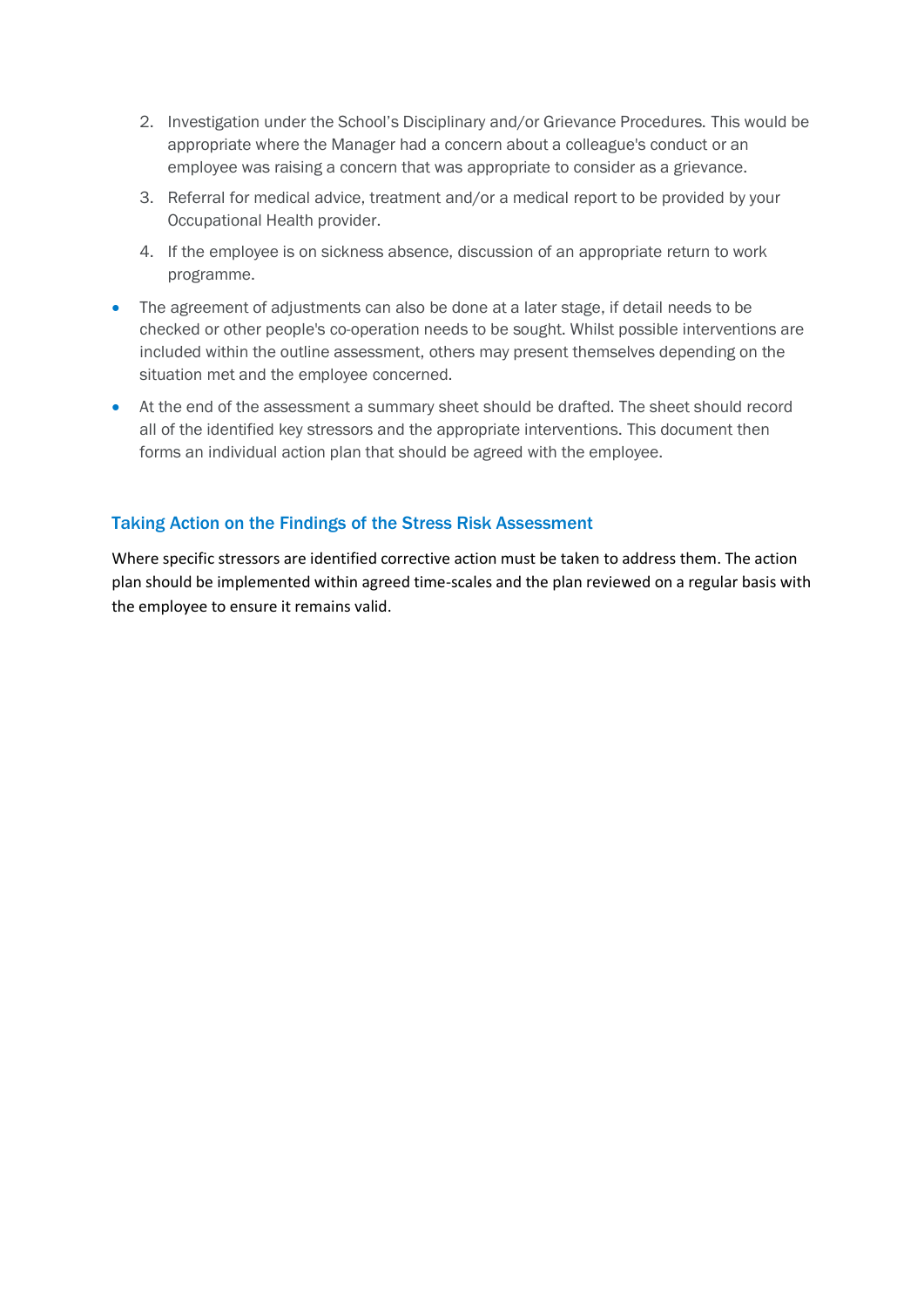## Employee Stress Risk Assessment

## 1. Demands:

This includes issues such as workload, work patterns and the work environment.

The HSE standard is:

- Employees indicate that they are able to cope with the demands of their jobs.
- Systems are in place locally to respond to any individual concerns.

## **Question**

1.1. Do you find the quantity and level of work expected from you acceptable?

| Cause                                         | <b>Possible intervention</b>                                                                                                                                                                                                                      |
|-----------------------------------------------|---------------------------------------------------------------------------------------------------------------------------------------------------------------------------------------------------------------------------------------------------|
| <b>Excessive demands</b>                      | Tasks have to be adequate and achievable in relation to the<br>agreed hours of work                                                                                                                                                               |
| Targets to meet                               | Review targets, agree realistic goals and time scales                                                                                                                                                                                             |
| Conflicting demands                           | Balance and review the work load                                                                                                                                                                                                                  |
| Limited demands                               | Jobs are designed to be within the capabilities of<br>employees<br>Review level of responsibility                                                                                                                                                 |
| Monotony of work<br>Repetitive nature of work | Review job design<br>Review job weighting and workload, consider giving more<br>complex work                                                                                                                                                      |
| Long hours                                    | Employees encouraged to work within their contractual<br>hours, to take their meal breaks & flexi/annual leave<br>Managers should set a good personal example - take<br>breaks, etc.<br>Ensure that there are sufficient resources to do the work |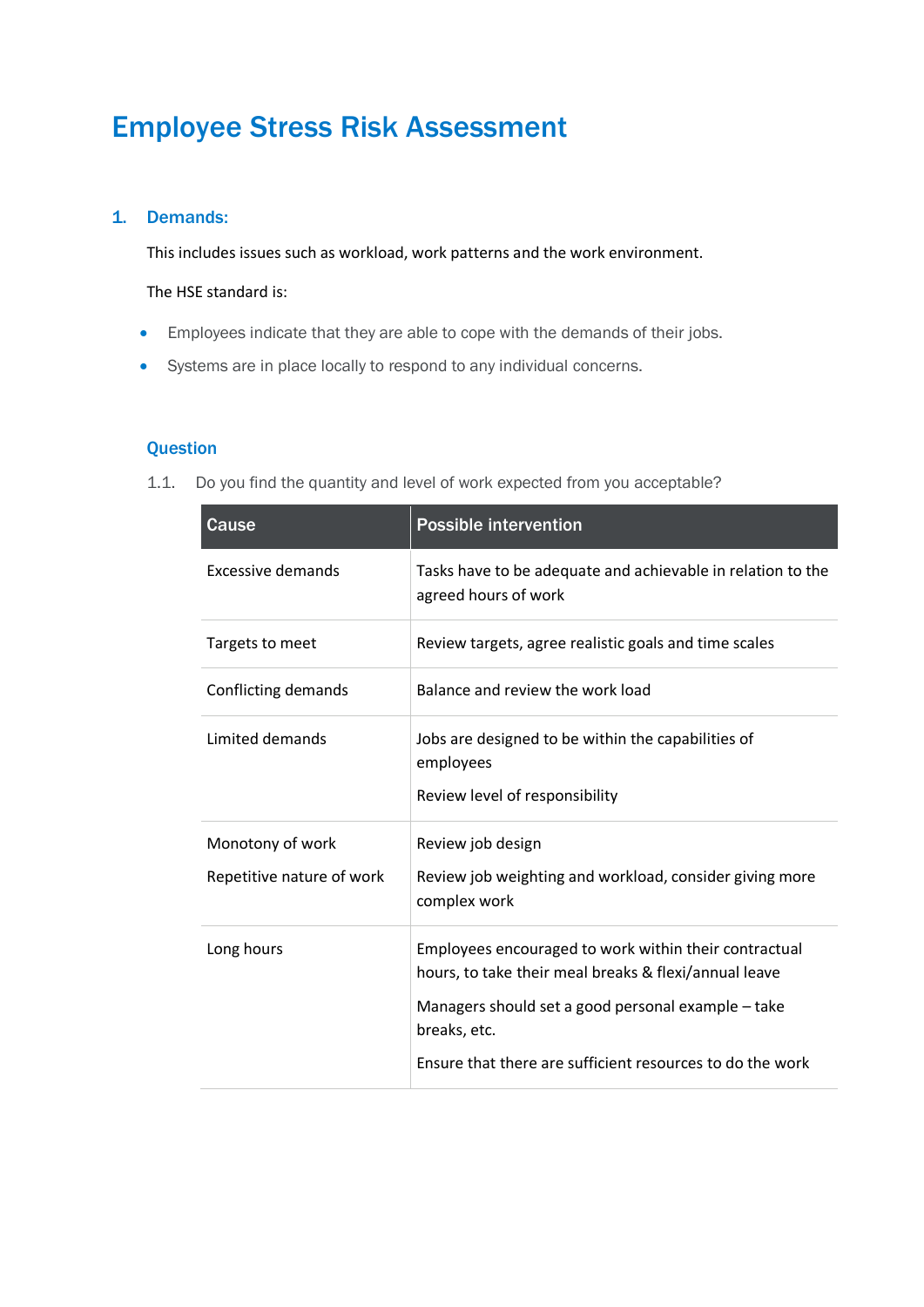## **Question**

1.2. Is the physical environment in which you work satisfactory (lighting, temperature, etc.)?

| <b>Cause</b>                                                               | Possible intervention                                             |
|----------------------------------------------------------------------------|-------------------------------------------------------------------|
| Physical environment such<br>as excessive noise,<br>inadequate light, etc. | Employee's concerns about their work environment are<br>addressed |

## **Question**

1.3. Do you experience any form of physical or verbal abuse or violence whilst at work?

| Cause                                                                      | <b>Possible intervention</b>                                                                                                                                                                                                         |
|----------------------------------------------------------------------------|--------------------------------------------------------------------------------------------------------------------------------------------------------------------------------------------------------------------------------------|
| Psychosocial environment<br>such as workplace violence<br>and verbal abuse | Open communication so Managers know what the issues<br>are<br>Workers training to deal with situations<br>Offer support such as Employee Assistance Programme, if<br>the School has access to this<br>Review the situation regularly |

## 2. Control:

How much say the employee has in the way they do their work.

The HSE standard is that:

- Employees indicate that they are able to have a say about the way they do their work.
- Systems are in place locally to respond to any individual concerns.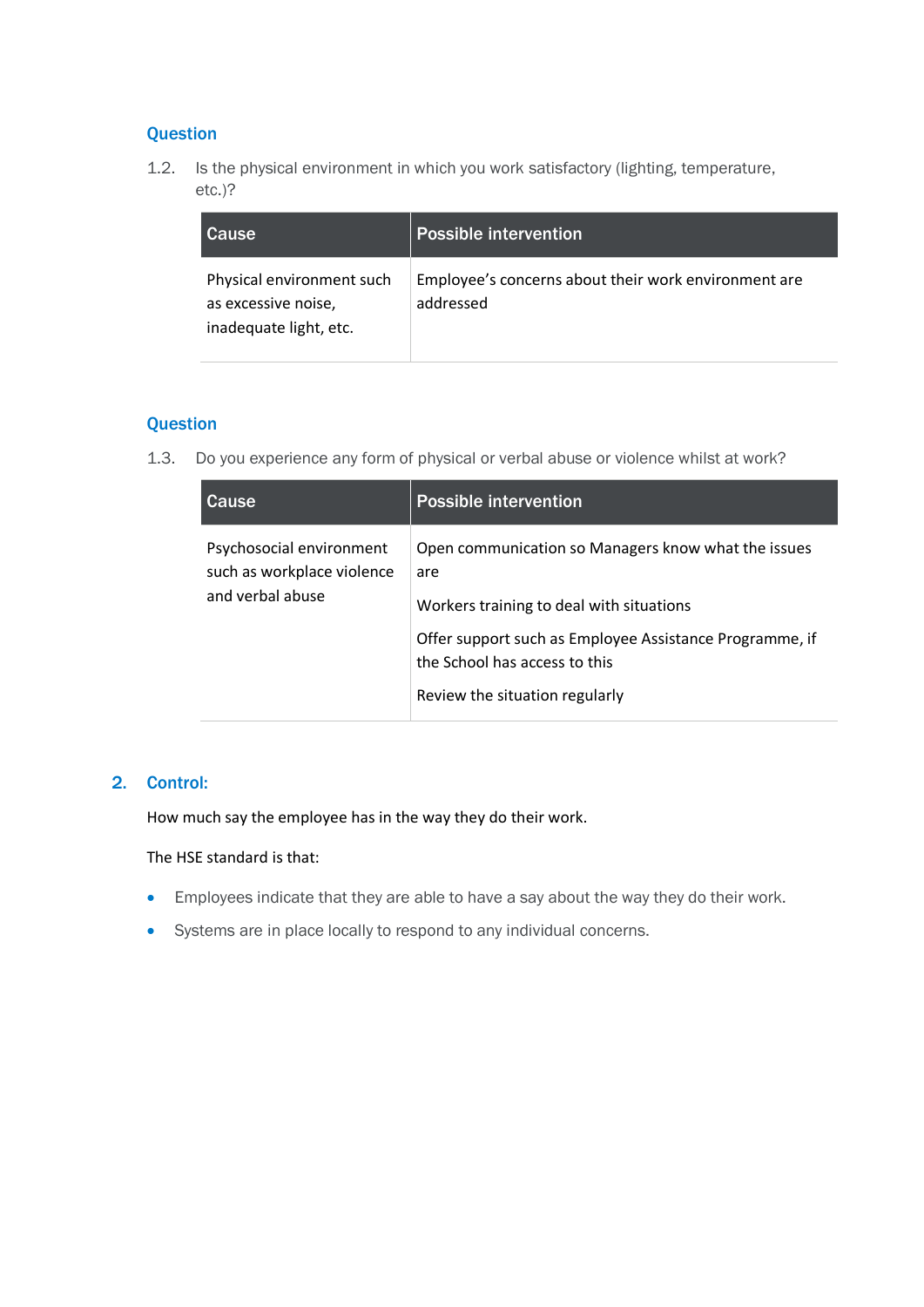## **Question**

2.1. Do you feel that you have some say as to how you work and about how much work you are able to do?

| Cause                                                                                      | <b>Possible intervention</b>                                                                 |
|--------------------------------------------------------------------------------------------|----------------------------------------------------------------------------------------------|
| Targets forced on workers                                                                  | Where possible, employee should have control over the<br>pace of their work                  |
| Excluded from decisions<br>that affect job descriptions<br>No say in how to do the<br>work | Where appropriate, employee included in decisions about<br>their job                         |
| Employee not being<br>consulted on changes to<br>their work patterns                       | Employee consulted over their work pattern                                                   |
| Inflexible working pattern<br>Working patterns dictated<br>to employee                     | Employee have a say over when breaks can be taken,<br>subject to organisational requirements |
| No choice in what you do at<br>work                                                        | Employee encouraged to use their skills and initiative to do<br>their work                   |

## **Question**

2.2. Do you think that you are given sufficient opportunities to develop skills or career opportunities?

| Cause                                                                     | <b>Possible intervention</b>                                                                                                      |
|---------------------------------------------------------------------------|-----------------------------------------------------------------------------------------------------------------------------------|
| Lack of opportunities to<br>develop their career<br>Boring/repetitive job | Where possible, employees are encouraged to develop new<br>skills to help them undertake new and challenging pieces of<br>work    |
| Lack of training                                                          | The development of employees identified on their personal<br>development plans and given training opportunities as<br>appropriate |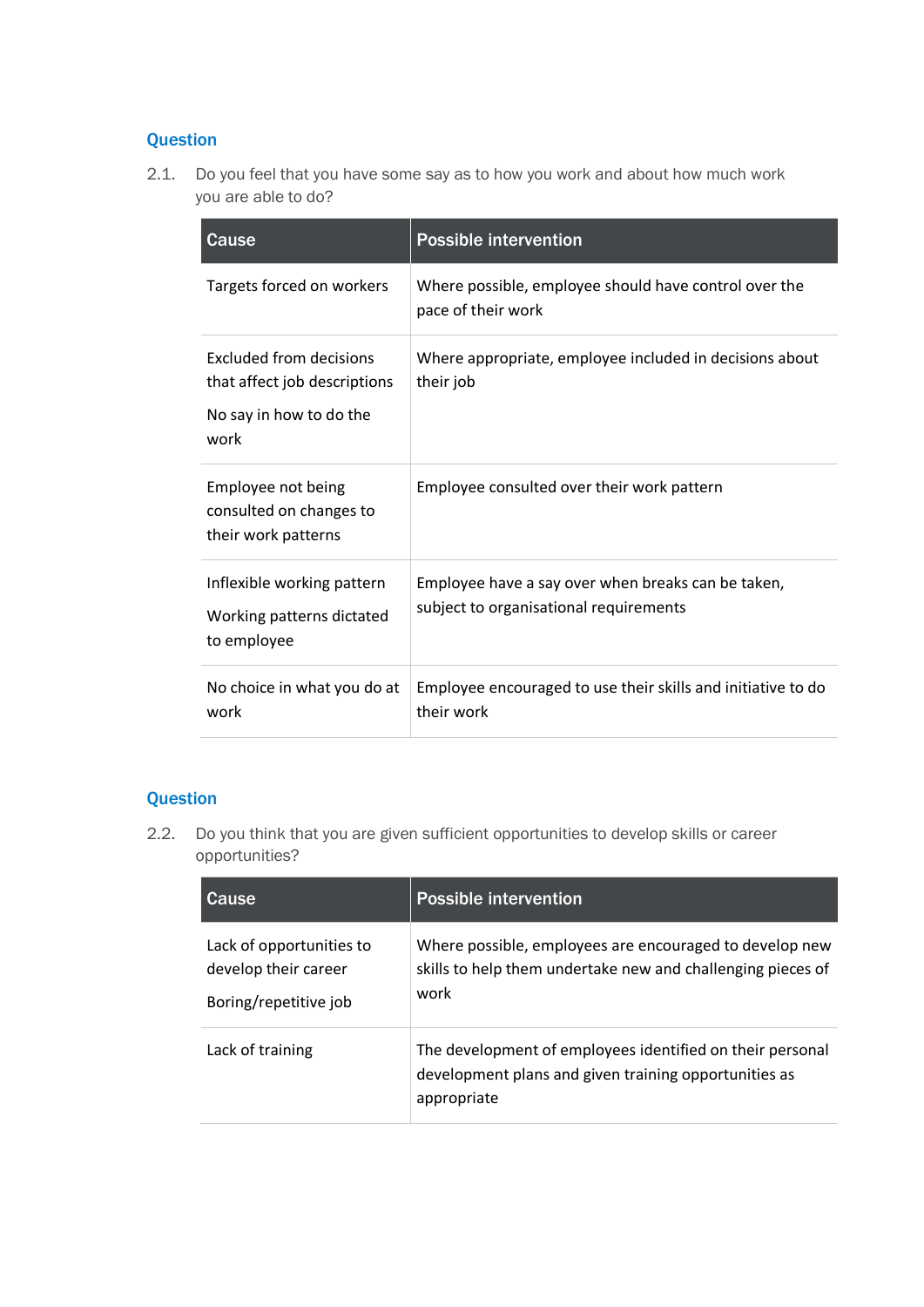## 3. Support:

This includes the encouragement, sponsorship and resources provided by the organisation, line management and colleagues.

The HSE standard is that:

- Employees indicate that they receive adequate information and support from their colleagues and superiors.
- Systems are in place locally to respond to any individual concerns.

- 3.1. Do you think that you receive sufficient information and support from your Manager and colleagues to enable you to work effectively?
- 3.2. Have you had sufficient training or development to enable you to work effectively?

| Cause                                                                    | <b>Possible intervention</b>                                                                                                                                                                                                      |
|--------------------------------------------------------------------------|-----------------------------------------------------------------------------------------------------------------------------------------------------------------------------------------------------------------------------------|
| Lack of support from Line<br>Manager                                     | Line Managers support employees<br>Review lines of communication (meetings, informal chats,<br>e-mails, etc.<br>Be approachable                                                                                                   |
| Lack of support from<br>colleagues                                       | Encourage good team working, participation and discussion                                                                                                                                                                         |
| Policies and procedures not<br>known to employee                         | Ensure that policies and procedures are in place and<br>discussed at team meetings or otherwise disseminated                                                                                                                      |
| Lack of training for the task                                            | Ensure employees receive adequate training to carry out<br>their work such as IT training in the applications they use                                                                                                            |
| Inadequate feed back                                                     | Use the reporting system effectively, have regular meetings<br>with employees                                                                                                                                                     |
| No feedback on<br>performance from Manager,<br>feedback not constructive | Ensure feedback is given, both good and bad and that it is<br>constructive and Line Manager takes ownership of it<br>Draw up action plans to resolve any issues, monitor<br>progress and review; keep good records of discussions |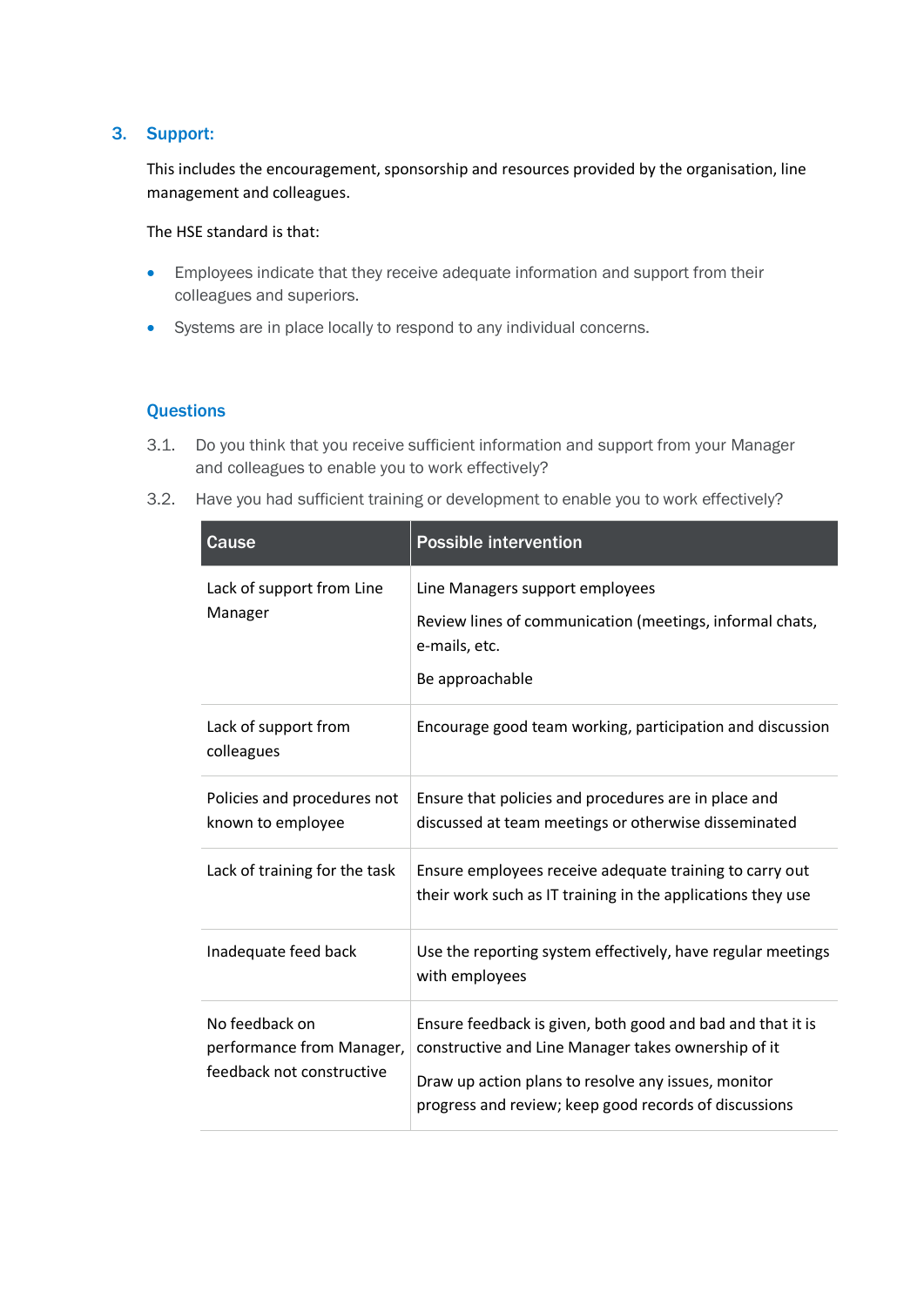## 4. Relationships:

This includes promoting positive working to avoid conflict and dealing with unacceptable behaviour.

The HSE standard is:

- Employees indicate that they are not subjected to unacceptable behaviours, e.g. bullying at work.
- Systems are in place locally to respond to any individual concerns.

- 4.1. Are you subject to any form of bullying or harassment by Managers, colleagues, children, parents, etc. at work?
- 4.2. Are work relationships strained?

| Cause                                                                                     | <b>Possible intervention</b>                                                                                                                                        |
|-------------------------------------------------------------------------------------------|---------------------------------------------------------------------------------------------------------------------------------------------------------------------|
| Bullying/harassment                                                                       | Create a positive culture where bullying/harassment is not<br>tolerated                                                                                             |
| Conflict                                                                                  | Managers promote positive behaviours to avoid conflict. If<br>it cannot be resolved, try to work around it                                                          |
| Employees do not know<br>policy, re Bullying, etc.                                        | Disseminate policy appropriately; treat employees equally<br>and fairly in line with current policy                                                                 |
| Misuse of power or position                                                               | Ensure employees are aware of the avenues they can take<br>when subjected to unacceptable behaviour                                                                 |
| Continual criticism,<br>humiliation, undermining an<br>employee's professional<br>ability | Encourage open two-way communication<br>Seek advice from HR where necessary<br>Respect employees' diversity<br>Encourage employees to report unacceptable behaviour |
| Isolation                                                                                 | Employees share information relevant to their work                                                                                                                  |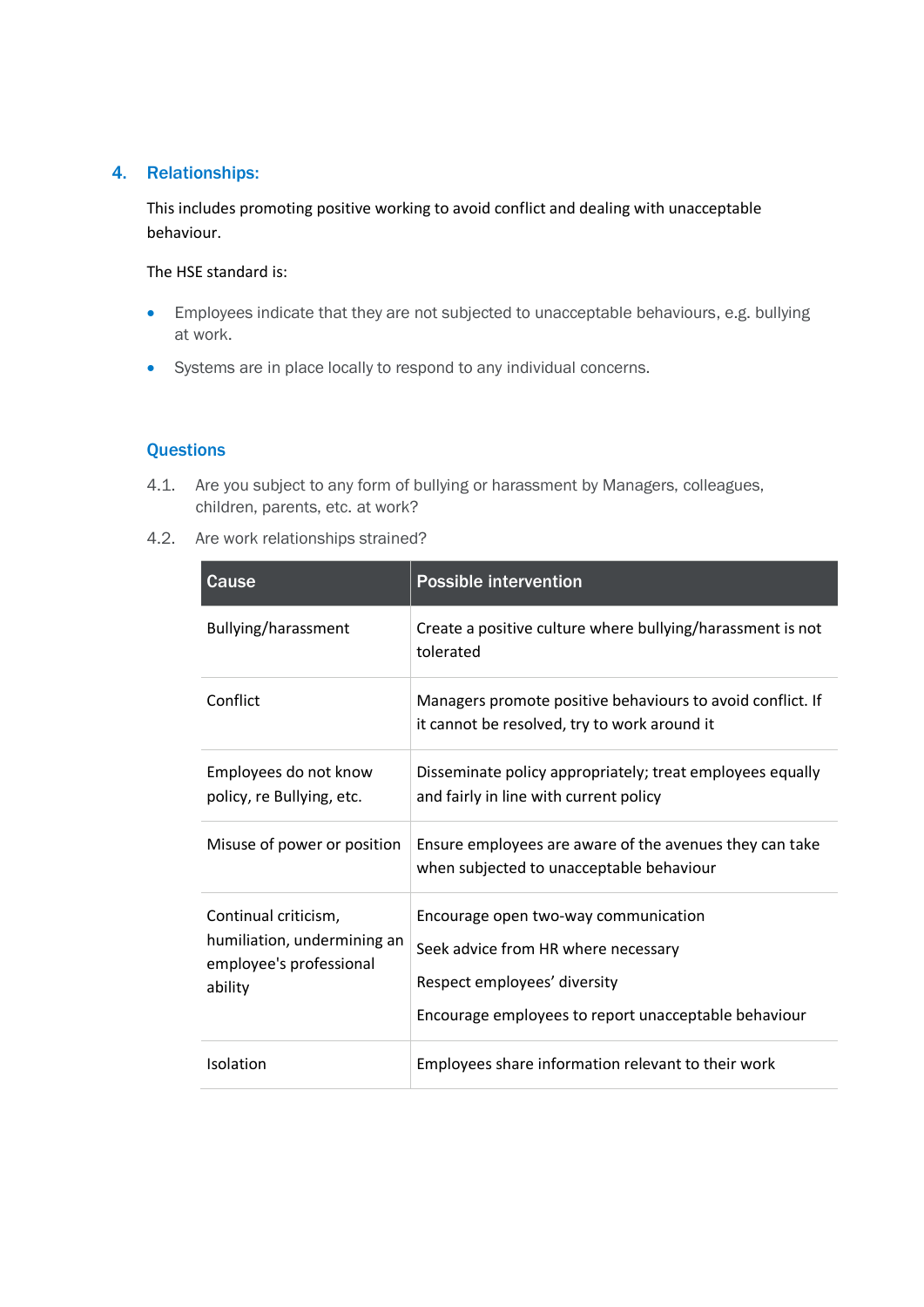## 5. Role:

Whether people understand their role within the organisation and whether the organisation ensures that the person does not have conflicting roles.

The HSE standard is that:

- Employees indicate that they understand their role and responsibilities.
- Systems are in place locally to respond to any individual concerns.

- 5.1. Do you understand where your work fits in with the overall aim of the organisation?
- 5.2. Are you clear on what you should be doing and when?

| Cause                                                                                                | <b>Possible intervention</b>                                                                                                                              |
|------------------------------------------------------------------------------------------------------|-----------------------------------------------------------------------------------------------------------------------------------------------------------|
| Unclear aims and objectives                                                                          | Use SMART objectives linked to the business plan<br>Set unambiguous objectives; keep a record and keep them<br>under regular review                       |
| <b>Expectations conflicting</b><br>and/or unreasonable                                               | Discuss the issues and agree reasonable expectations                                                                                                      |
| Receiving work and<br>instructions from more than<br>one source                                      | Agree with the post holder how tasks are issued and from<br>whom                                                                                          |
| Being asked to perform<br>duties outside of their<br>normal job                                      | Ensure that tasks given are within the normal duties or give<br>reasons why if they are outside of the normal duties                                      |
| Role developing and<br>changing                                                                      | Training provided to carry out new tasks<br>Try to match work to skills                                                                                   |
| A newly created post                                                                                 | Agree a clearly defined role and document employee's<br>agreement<br>Review the post after a short period to verify role, work and<br>training needs      |
| No clear lines of<br>communication                                                                   | Put in place clear lines of communication                                                                                                                 |
| No system to raise concerns<br>about uncertainties or<br>conflicts in their role &<br>responsibility | Ensure workers know that they can raise concerns in a<br>confidential manner<br>2 way communication at the reporting meetings<br>Provide SMART objectives |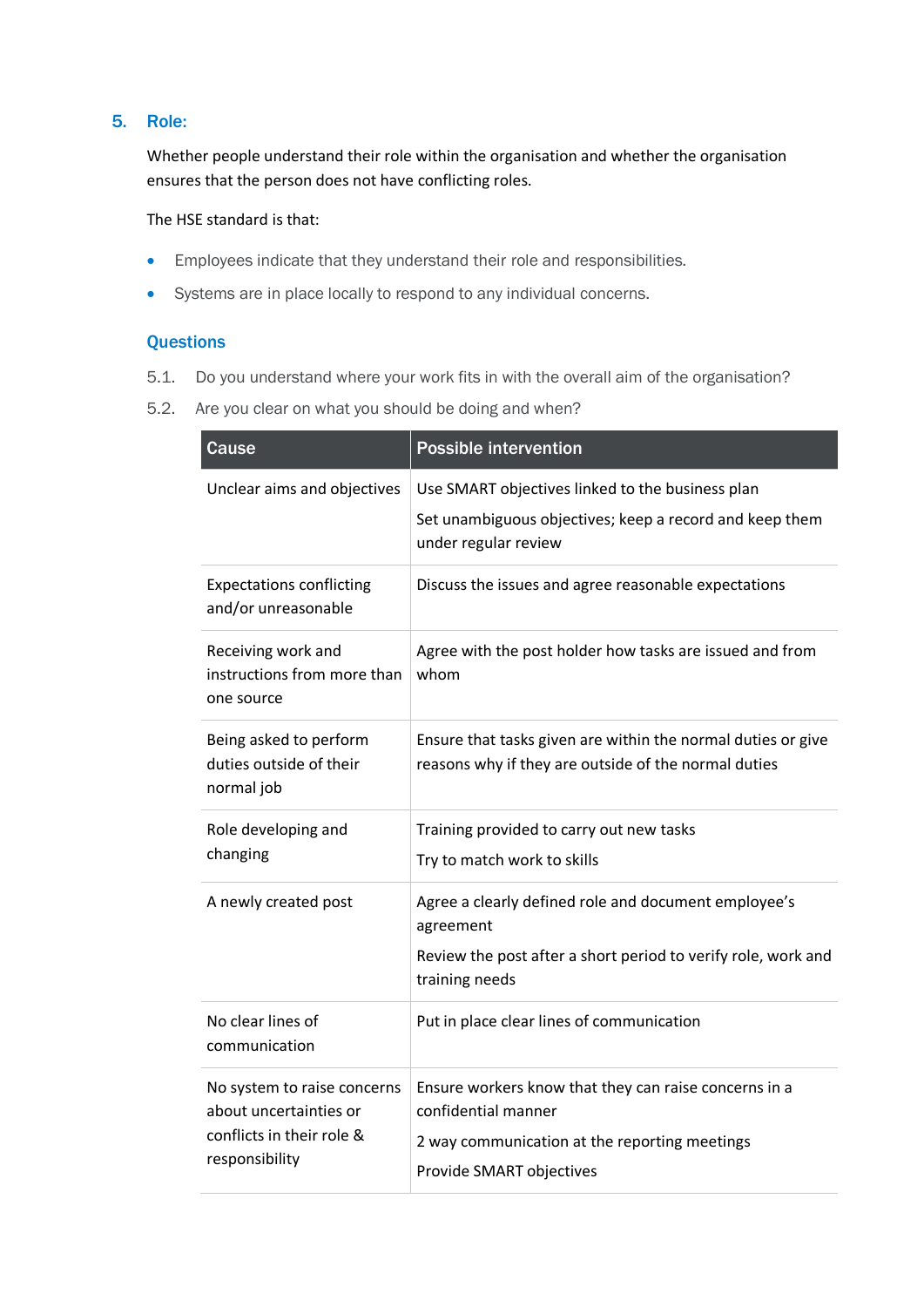| Responsibility without the<br>authority | Responsibility and authority should match                    |
|-----------------------------------------|--------------------------------------------------------------|
| Level of authority unclear              | Ensure responsibilities and authorities are clear within the |
| within the team                         | team                                                         |

## 6. Change:

How organisational change (large or small) is managed and communicated in the organisation.

#### The HSE standard is that:

- Employees indicate that the organisation engages them frequently when undergoing an organisational change.
- Systems are in place locally to respond to any individual concern.

- 6.1. Do you think that you are kept up to date about significant changes in the work place?
- 6.2. Do you have sufficient opportunity to question Managers about changes in the work place?

| Cause                                                                                                                    | <b>Possible intervention</b>                                                                          |
|--------------------------------------------------------------------------------------------------------------------------|-------------------------------------------------------------------------------------------------------|
| Insufficient information of<br>change provided to enable<br>workers to understand the<br>reasons for proposed<br>changes | Keep workers informed of change and the reason why,<br>especially if it affects them directly         |
| Speculation and rumours                                                                                                  | Keeping workers informed will prevent rumours                                                         |
| False expectations                                                                                                       | Be honest with workers about change                                                                   |
| No consultation with                                                                                                     | Consult with workers when possible to provide an                                                      |
| workers on changes                                                                                                       | opportunity for workers to influence proposals                                                        |
| Unsure how change will<br>impact upon them                                                                               | Workers are kept informed of the probable impact change<br>may have on their role and provide support |
| Not knowing when change<br>will take place                                                                               | Workers aware of timetables for changes<br>Workers have access to relevant support during changes     |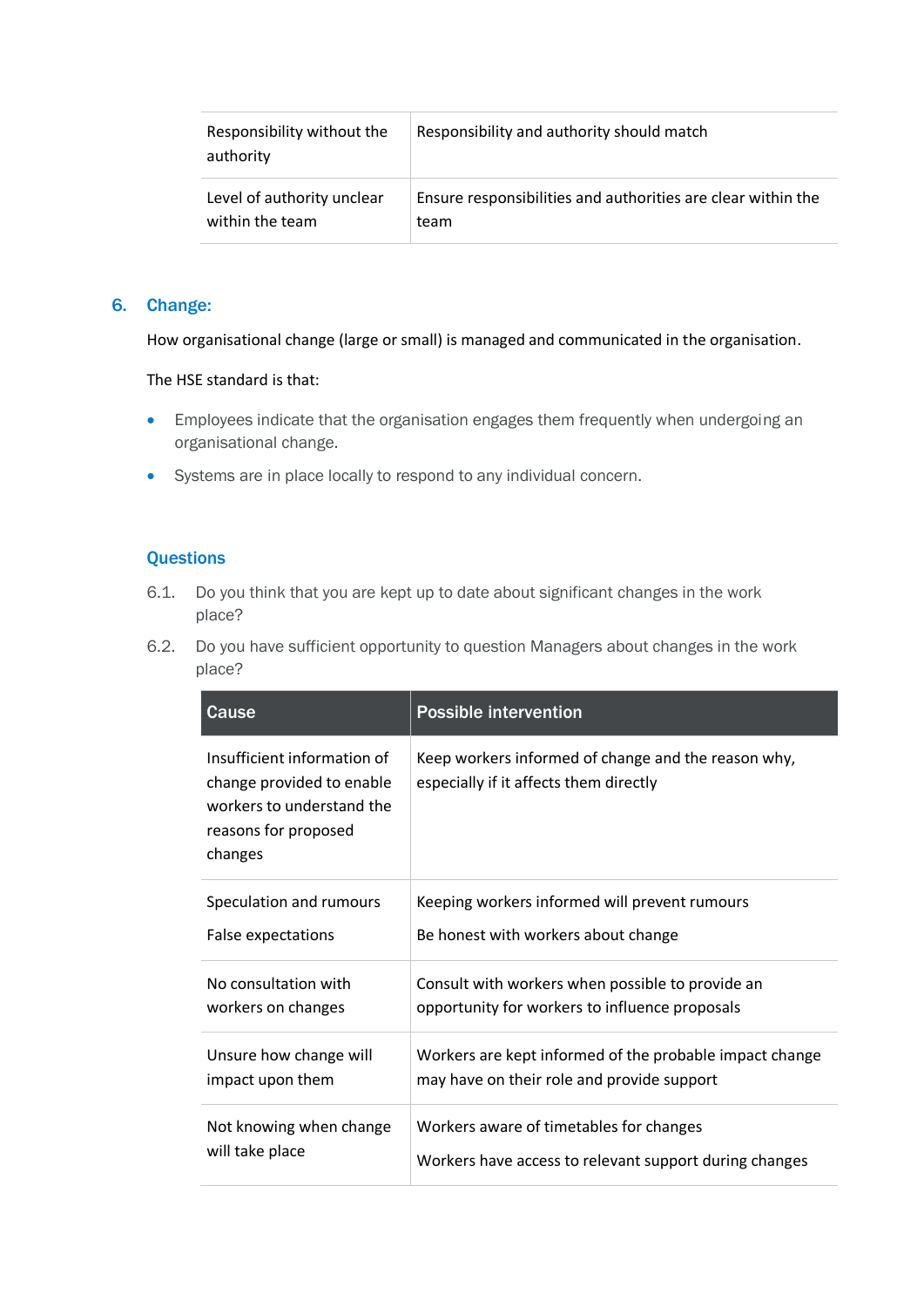# Employee Stress Assessment

| Name (of employee being assessed): |  |
|------------------------------------|--|
| <b>Job Title:</b>                  |  |
| <b>Assessing Manager:</b>          |  |
| <b>Job Title:</b>                  |  |
| <b>Date of Assessment:</b>         |  |
| <b>Review Date:</b>                |  |

| <b>Hazard or risk</b><br>factor perceived by<br>employee: | <b>Control measures</b><br>(possible solutions)<br>to be considered: | By who and when: | Monitoring/review<br>by who/when: |
|-----------------------------------------------------------|----------------------------------------------------------------------|------------------|-----------------------------------|
| Demands of the job                                        |                                                                      |                  |                                   |
| Personal control over<br>work                             |                                                                      |                  |                                   |
| Support, training or<br>specific individual<br>needs      |                                                                      |                  |                                   |
| Relationships at work                                     |                                                                      |                  |                                   |
| Perception of role                                        |                                                                      |                  |                                   |